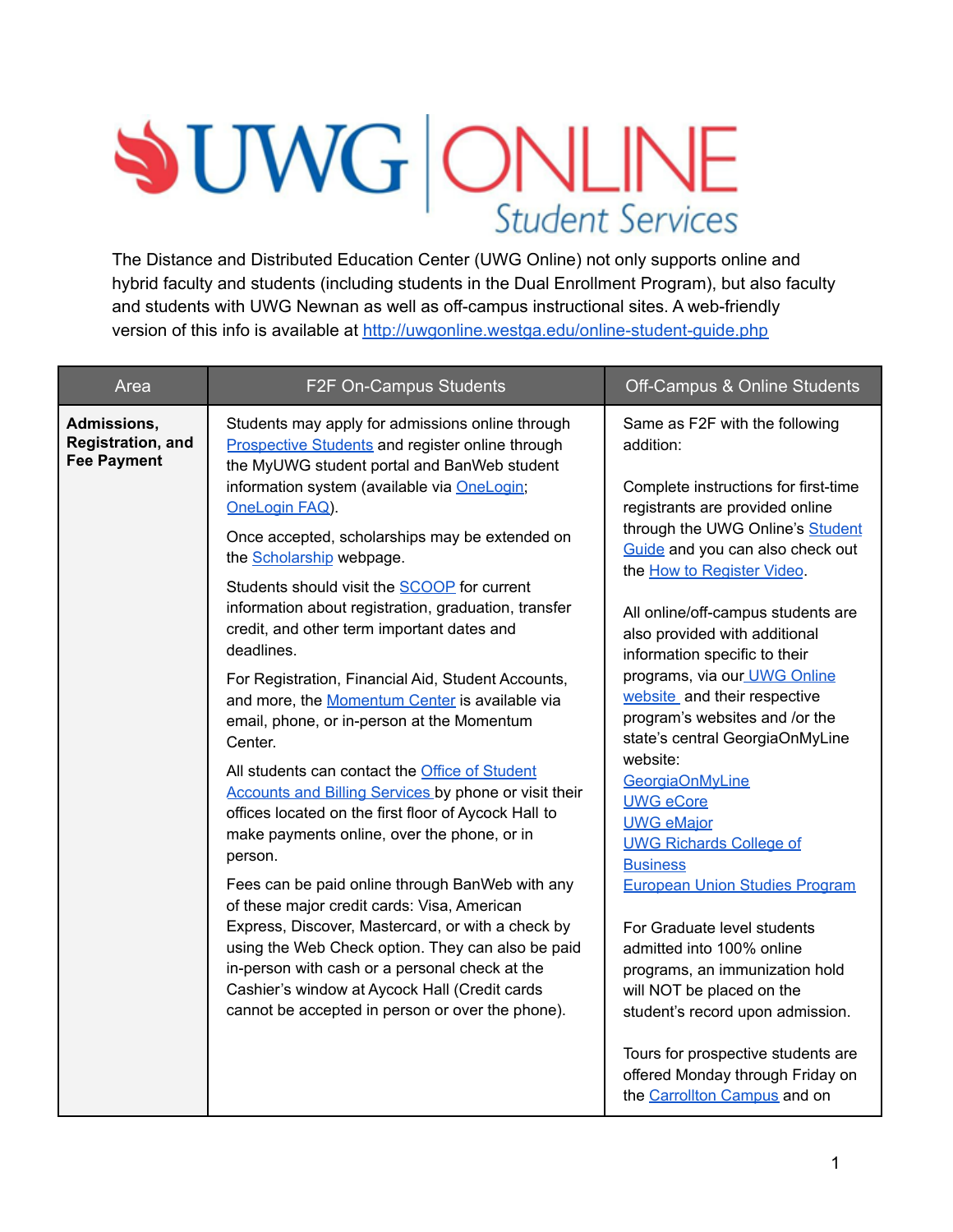|                                                                   |                                                                                                                                                                                                                                                                                                                                                                                                                                                                                                                                                                                                                                                                                                                                                                                                                                                                  | Tuesdays and Fridays at 2:00 pm<br>at UWG Newnan. You can<br>schedule a tour online at Visit<br>West.<br>Area high school students<br>interested in the Dual Enrollment<br>program at Newnan or Carrollton<br>may email our Dual Enrollment<br>Coordinator at<br>dualenroll@westga.edu.<br>The Carrollton Campus and<br>Newnan Center both have<br>personnel available to assist with<br>the application process for UWG.<br>If prospective students have any<br>questions about how to apply,<br>please email us at<br>admiss@westga.edu. |
|-------------------------------------------------------------------|------------------------------------------------------------------------------------------------------------------------------------------------------------------------------------------------------------------------------------------------------------------------------------------------------------------------------------------------------------------------------------------------------------------------------------------------------------------------------------------------------------------------------------------------------------------------------------------------------------------------------------------------------------------------------------------------------------------------------------------------------------------------------------------------------------------------------------------------------------------|--------------------------------------------------------------------------------------------------------------------------------------------------------------------------------------------------------------------------------------------------------------------------------------------------------------------------------------------------------------------------------------------------------------------------------------------------------------------------------------------------------------------------------------------|
| <b>Center for Adult</b><br><b>Learners and</b><br><b>Veterans</b> | <b>Adult Learners:</b><br>UWG offers several online programs to meet the<br>needs of busy adult learners as they pursue their<br>educational goals or make the transition into a<br>different career. However, sometimes returning to<br>school takes a little extra support. In addition to<br>UWG's Center for Adult Learners and Veterans.<br>Some of the resources we offer to adult learners<br>include:<br>Tutoring<br>Knowledgeable advisors<br><b>Prior Learning Assessments</b><br>Flexible classes - Online, evening, short<br>$\qquad \qquad$<br>sessions. Some of our flexible undergraduate<br>and graduate degrees available to busy adult<br>learners are in areas such as:<br><b>Business</b><br>Criminology<br><b>Computer Science</b><br>Education<br>Other links of interest to veterans are:<br><b>Know Before You Owe</b><br><b>DoD MOU</b> | <b>Exception for Online Students:</b><br>Shuttle services to and from UWG<br>and UWG Newnan are available<br>Monday through Friday.<br><b>Shuttle Schedule</b><br>The Newnan Office of Student<br>Services' Student Development<br>Specialist refers adult learners and<br>military-connected students to the<br>Center for Adult Learners and<br>Veterans for assistance.                                                                                                                                                                 |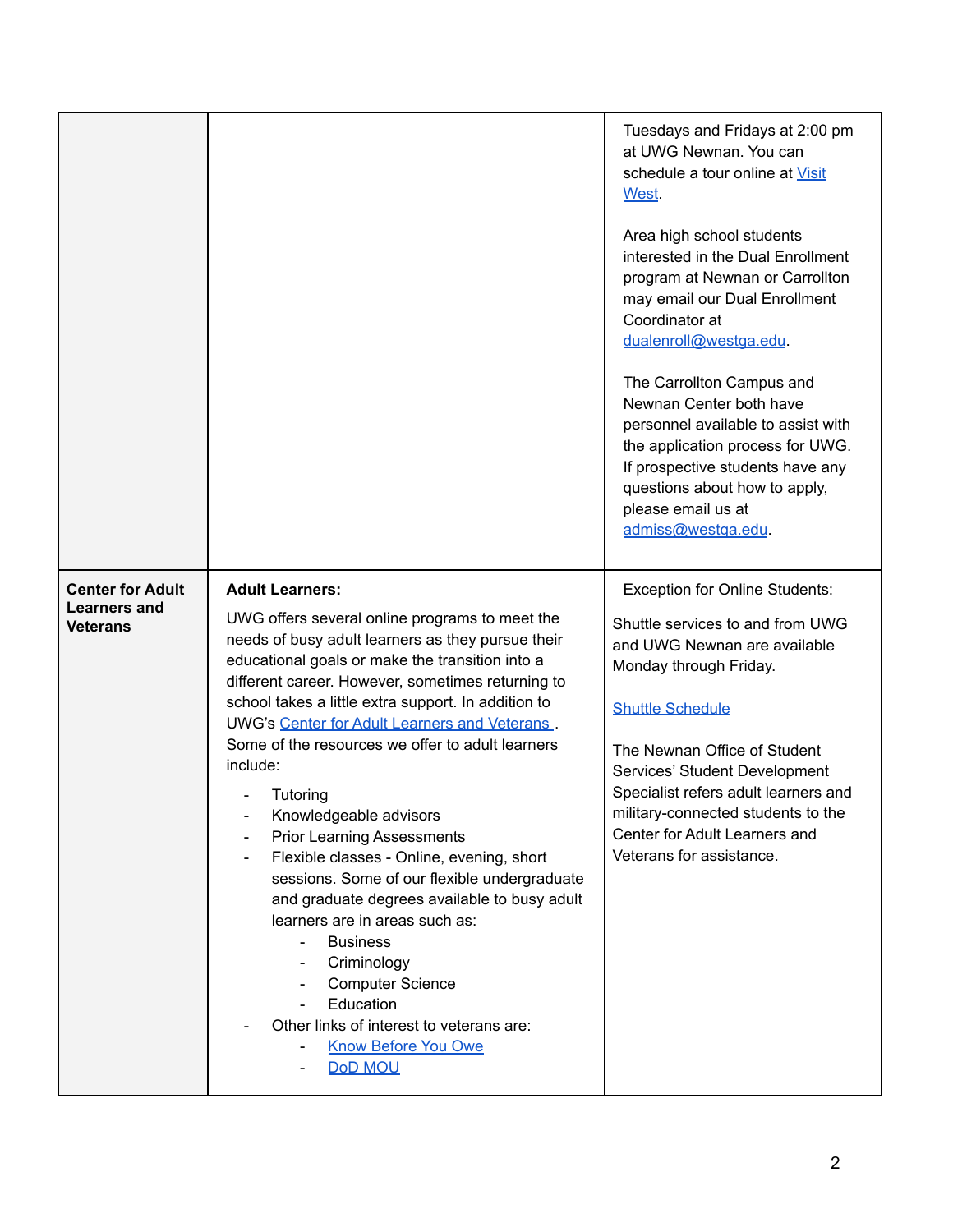| <b>Orientation</b> | All incoming degree-seeking UWG undergraduate<br>students are required to register for and complete<br>an Orientation program.                                   | S<br>e                             |
|--------------------|------------------------------------------------------------------------------------------------------------------------------------------------------------------|------------------------------------|
|                    | For those students whose code is other than NET,<br>they are expected to register for, attend and fully<br>participate in an on-campus Orientation program.      | F<br>is<br>th<br>re                |
|                    | Access to resources is communicated to students<br>through the course syllabi, university websites,<br>email announcements, face-to-face orientations,           | Τ<br>a                             |
|                    | (online student orientation available within our<br>course management system, CourseDen), myUWG<br>portal announcements, and the <b>UWG</b> student<br>Handbook. | $\Box$<br>S<br><u>U</u>            |
|                    |                                                                                                                                                                  | Α                                  |
|                    |                                                                                                                                                                  | W<br>m<br>S                        |
|                    |                                                                                                                                                                  | e<br>о                             |
|                    |                                                                                                                                                                  | s<br>tc                            |
|                    |                                                                                                                                                                  | A<br>a                             |
|                    |                                                                                                                                                                  | n<br>р                             |
|                    |                                                                                                                                                                  | <sub>C</sub><br>tł<br>$\mathbf{C}$ |
|                    |                                                                                                                                                                  | S<br>tŀ                            |
|                    |                                                                                                                                                                  | h<br>р                             |
|                    |                                                                                                                                                                  | ir<br>F                            |
|                    |                                                                                                                                                                  | C<br>d<br>ta                       |
|                    |                                                                                                                                                                  | tc<br>р<br>O                       |
|                    |                                                                                                                                                                  | U<br>A<br>U                        |

ame as F2F with the follow xceptions:

For students whose campus code NET and intend to take ALL of heir classes online, they can egister for Online Orientation. hese optional resources are vailable online for students.

# **Distance [Education's](https://uwgonline.westga.edu/online-student-guide.php) UWG Online student Guide**

## UWG Online [Orientation](https://uwgonline.westga.edu/orientation.php) Site

Free Non-Credit Online Course within the CourseDen learning management system in which all tudents are automatically nrolled; the course covers rientation topics and allows the tudents to practice using the tools.

Additionally, all online instructors are provided with narrated and non-narrated orientation resentations, as well as a complete Orientation module that hey may include in their online lass. The module reviews ervices, as well as navigation of ne course management system, ow to use each of the tools, practice assignments, and iformation on how to get help. For those enrolled in hybrid courses, we sponsor multiple drop-in sessions, set up help ables outside busy locations, offer o do in-class demonstrations, and articipate in the on-campus orientations.

**UWG eCore & UWG eMajor:**

All students taking UWG eCore & UWG eMajor classes must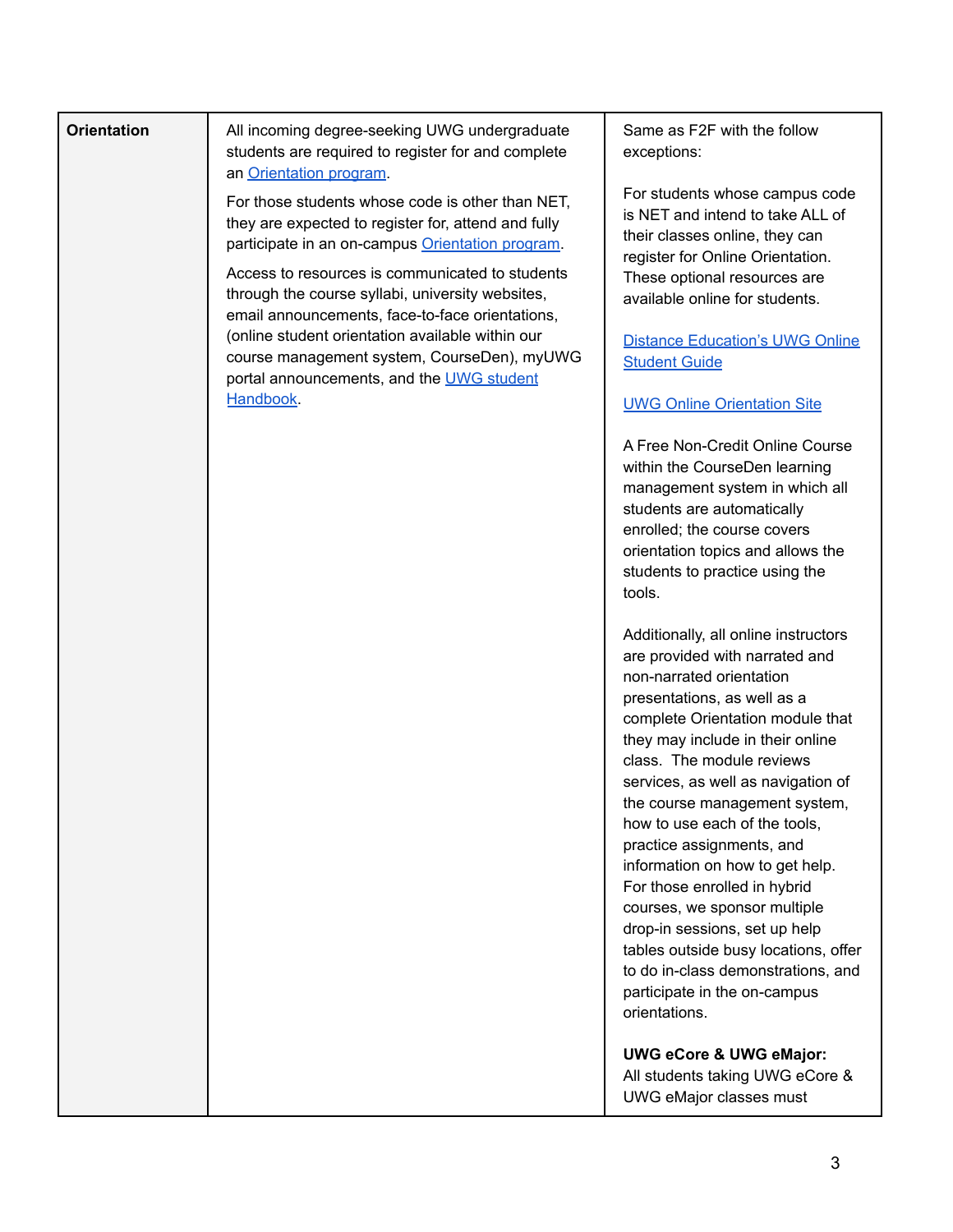complete an online Introduction Quiz [\(eCore](https://ecore.usg.edu/future-students/new-student-introduction-quiz/index.php) Intro Quiz; [eMajor](https://emajor.usg.edu/future-students/new-student-introduction-quiz/) Intro [Quiz\)](https://emajor.usg.edu/future-students/new-student-introduction-quiz/) prior to registration. The introduction provides students with critical information about course success as well as what to expect in their online course. In addition, the eCampus Student Success Managers send a [Getting](https://uwgonline.westga.edu/orientation.php) [Started](https://uwgonline.westga.edu/orientation.php) Letter to all students enrolled in either a UWG eCore or UWG eMajor class at the beginning of the term. Students may also refer to the online student guides (eCore [Student](https://ecore.usg.edu/current-students/student-guide/) [Guide](https://ecore.usg.edu/current-students/student-guide/); and eMajor [Student](https://emajor.usg.edu/current-students/student-guide/) [Guide](https://emajor.usg.edu/current-students/student-guide/)).

Also, all registered UWG eCore & UWG eMajor students are encouraged to login early to the online course management system [GoVIEW,](http://go.view.usg.edu) and complete an additional UWG eCore & UWG eMajor Student Orientation course called eConnections.

All UWG eCore & UWG eMajor courses also include a course-specific orientation within the first week's lesson. Specific degree programs may have additional orientation requirements.

The Newnan Office of Student Services refer first year Newnan Center students to the Orientation Office's website to register for one of the upcoming sessions.

UWG [Orientation](https://www.westga.edu/campus-life/orientation/index.php) website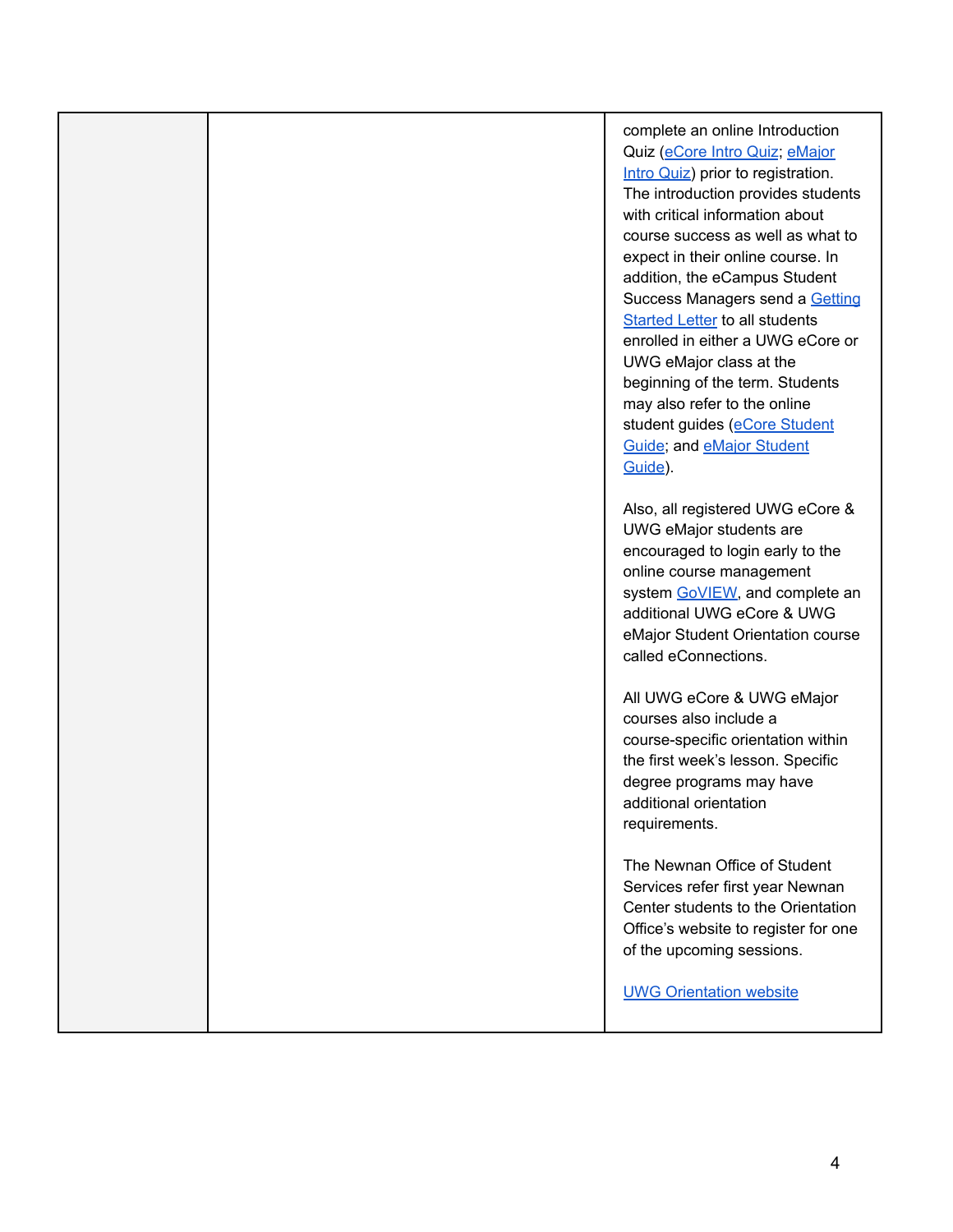| <b>Financial Aid</b> | Students may apply for financial aid online utilizing<br>the FAFSA Application. Click the link below to be<br>directed to the application portal.<br><b>FAFSA Application</b><br>For Registration and Financial Aid questions and<br>issues, UWG Momentum Center representatives<br>are available via email, phone, or in-person in the<br>Momentum Center. Click the hyperlink below for<br>more information.<br><b>Momentum Center</b><br>All related forms are available online:<br><b>Financial Aid Office Information</b><br>Additionally, students and parents may visit the<br>University of West Georgia's Scholarship Search<br>website to search for and apply for scholarships<br>through UWG. To apply for scholarships at the<br>University of West Georgia, students need to have<br>been admitted through the Admissions Office as<br>incoming first-year students/transfer students OR<br>they will need to be already enrolled students to<br>apply for scholarships as a current student.<br>However, all are welcome to search for scholarship<br>opportunities through this site for information<br>purposes.<br>The UWG Financial Aid office also offers<br>presentations and courses to groups, classes, and<br>individuals on financial aid, financial planning, and<br>other money matters.<br>Consultation and appointments with Financial Aid<br>advisors and staff are available both face-to-face<br>and via phone. Please email finaid@westga.edu for<br>more information. | The same financial aid<br>opportunities and processes<br>available to those who take<br>on-campus courses are also<br>available to students who take<br>hybrid or fully online courses or<br>courses at off-campus sites.<br>Students may apply for financial<br>aid online utilizing the FAFSA<br>Application. Click the link below to<br>be directed to the application<br>portal.<br><b>FAFSA Application</b><br>Additionally, our UWG Online<br>website highlights the aid that is<br>available and the costs:<br><b>More Financial Aid Helps</b><br><b>Cost of Attendance</b><br><b>Student Guide</b><br>If you enroll in courses primarily at<br>with UWG Newnan, the Newnan<br>Campus' Office of Student Service<br>is available to provide enrollment<br>services assistance and financial<br>aid information to UWG Newnan<br>students. |
|----------------------|---------------------------------------------------------------------------------------------------------------------------------------------------------------------------------------------------------------------------------------------------------------------------------------------------------------------------------------------------------------------------------------------------------------------------------------------------------------------------------------------------------------------------------------------------------------------------------------------------------------------------------------------------------------------------------------------------------------------------------------------------------------------------------------------------------------------------------------------------------------------------------------------------------------------------------------------------------------------------------------------------------------------------------------------------------------------------------------------------------------------------------------------------------------------------------------------------------------------------------------------------------------------------------------------------------------------------------------------------------------------------------------------------------------------------------------------------------------------------------------------------------|--------------------------------------------------------------------------------------------------------------------------------------------------------------------------------------------------------------------------------------------------------------------------------------------------------------------------------------------------------------------------------------------------------------------------------------------------------------------------------------------------------------------------------------------------------------------------------------------------------------------------------------------------------------------------------------------------------------------------------------------------------------------------------------------------------------------------------------------------|
| <b>Advising</b>      | University Advising has academic advisors who<br>help students explore various options and help<br>them choose a major best suited for them. Advising<br>staff members are available by virtual or<br>face-to-face appointments, phone, and email.<br>(678-839-5342 advsing@westga.edu)<br>University Advising offers: (1) information about<br>advising and registration; (2) access to tools that<br>put you in the driver's seat; (3) course                                                                                                                                                                                                                                                                                                                                                                                                                                                                                                                                                                                                                                                                                                                                                                                                                                                                                                                                                                                                                                                         | Same as F2F with the following<br>additions:<br>Since 2008, real-time online<br>services have been made<br>available to facilitate virtual<br>advisement via instant messaging<br>and online collaborative tools.<br>Faculty and department advise                                                                                                                                                                                                                                                                                                                                                                                                                                                                                                                                                                                               |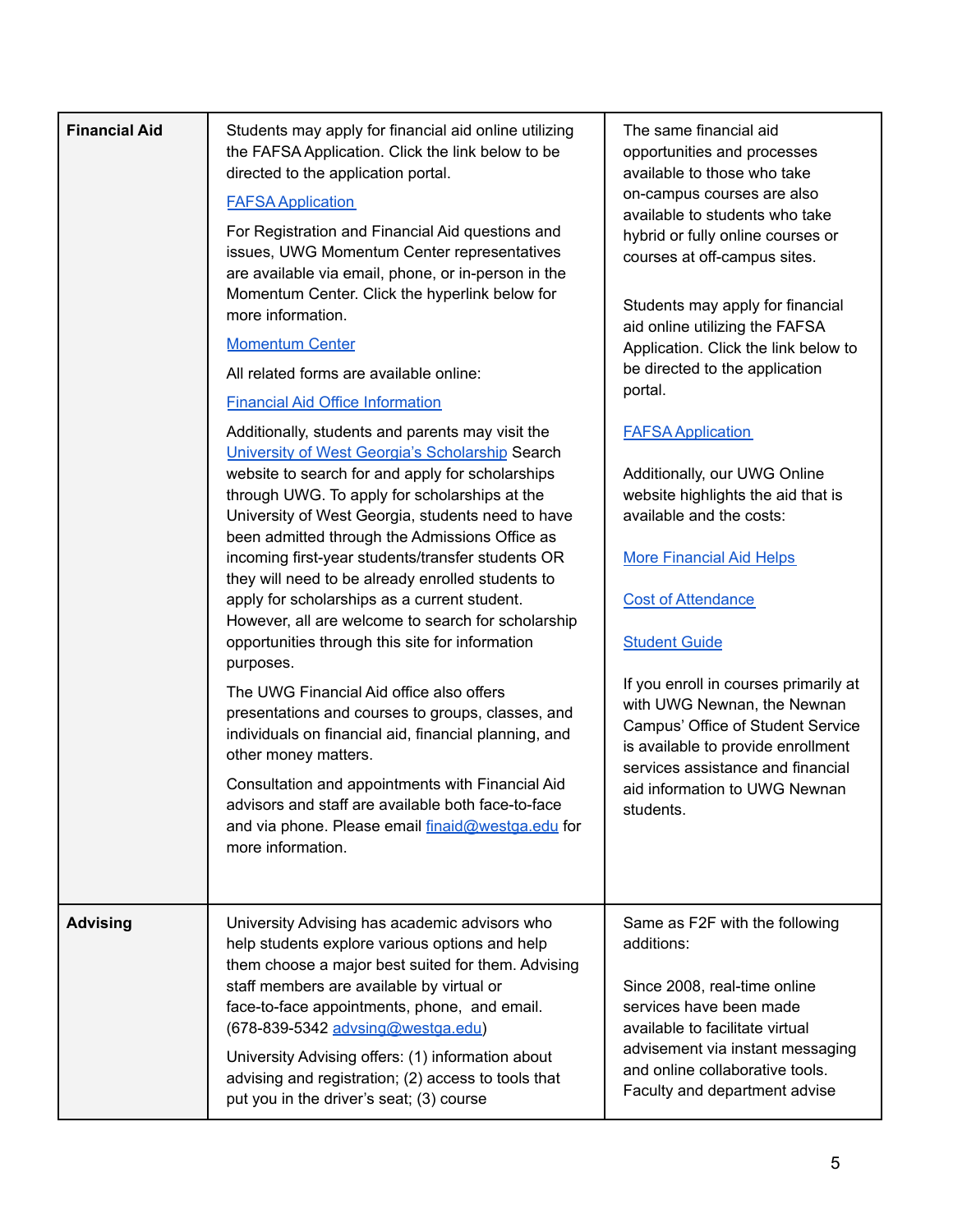recommendations to keep students on track for graduation; (4) the fastest graduation date possible.

For those who have declared a major, the Advisement Center provides a guide to your advisor and advisors for other colleges. Click here to find your advisor:

### Who is My [Advisor?](https://www.westga.edu/student-services/advising/majors-advising-center.php)

In addition to the Advisement Center there are professional academic advisors in

- The College of [Education](https://www.westga.edu/coeadvisement/).
- Richards College of [Business](https://www.westga.edu/academics/business/rcssc-academic-undergraduate-advising.php).
- Tanner Health System School of [Nursing](https://www.westga.edu/academics/nursing/advising-information.php) .

These advisement centers provide intensive advising support through regular contact with their advisees: (1) help students explore various fields of interest, select a specific academic major, research career options that relate to their programs; (2) develop plans of study appropriate for students' educational goals; (3) refer students to other campus offices for assistance in academic, personal, and career counseling; academic skills development; and financial aid.

distance and off-campus students online via email,

web-conferencing, and by telephone. Students can also receive advising from faculty and full-time advisors at our off-campus locations, at specific times.

As of 2012, courses are provided within our online learning management system (CourseDen D2L) for advising based on at-risk situations or majors.

### **UWG eCore & UWG eMajor**:

While online UWG eCore & UWG eMajor students are still directed to consult with an advisor in their program of study or the Advising Center, UWG eCore & UWG eMajor students are also assigned UWG eCore/eMajor Liaisons. They are knowledgeable about all issues associated with admissions, registration, student services, and success in the UWG eCore & UWG eMajor program. The Liaisons and central UWG eCore & UWG eMajor Student Success Manager and accompanying Student Success Team members contact the online UWG eCore & UWG eMajor students frequently via Google groups, with tidbits of helpful information and reminders. The UWG eCore & UWG eMajor Student Success Team also takes at-risk reports from all eCore instructors and follows up with at-risk students by email, phone, or text.

**UWG Newnan**:

UWG Newnan has several advisors available: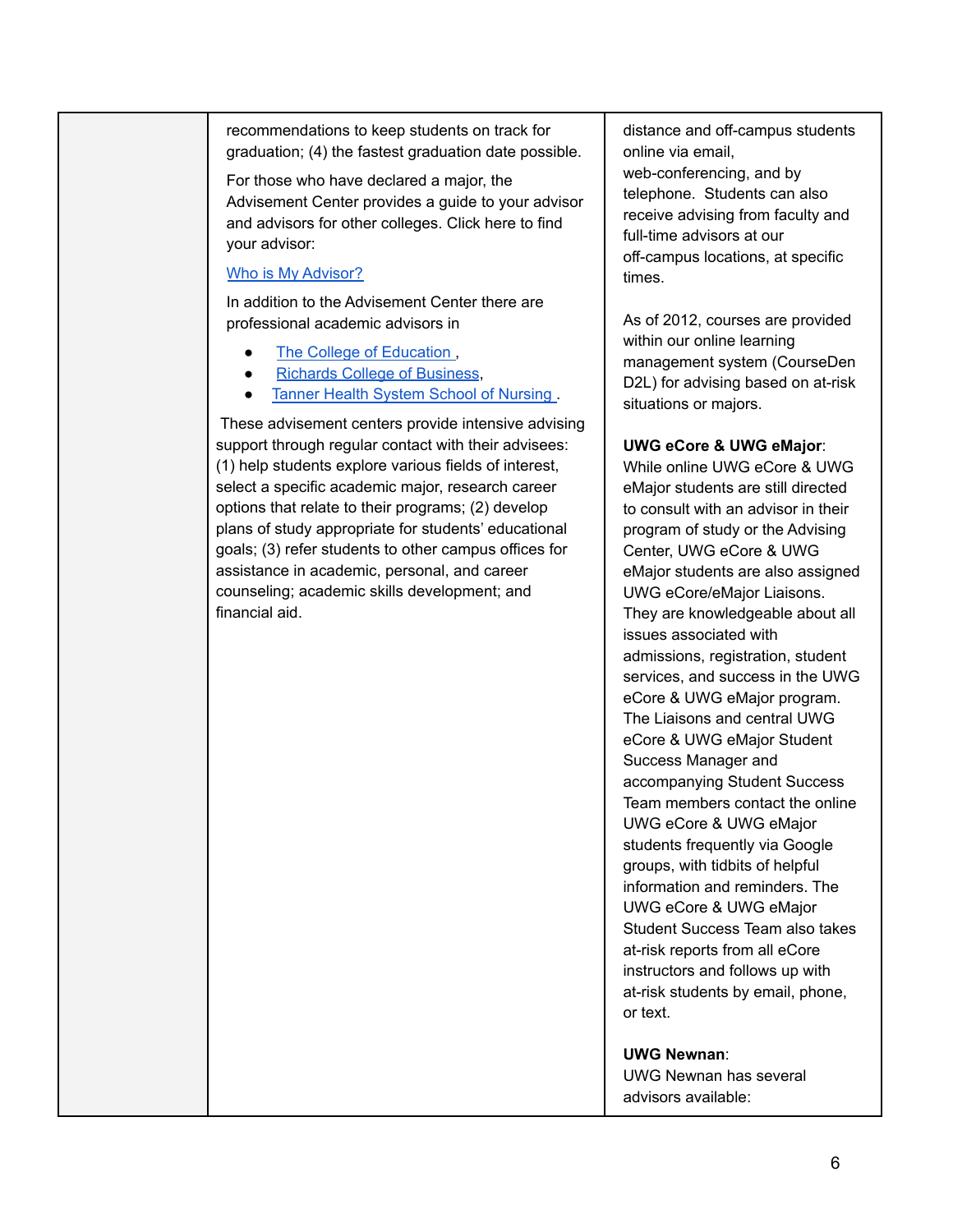|                                                                                                          |                                                                                                                                                                                                                                                                                                                                                                                                                                                                                                                                                                                                                                                                                                                                                                | The Academic Instructional<br><b>Support Specialist provides</b><br>general academic advising for<br>meta-majors.<br>Advising for COE, Nursing and the<br>Richards College of Business are<br>available to meet with students in<br>Newnan during advising and<br>registration periods.<br>eCore & eMajor Liaison onsite for<br>any program related questions.                                                                                                                                                                                                         |
|----------------------------------------------------------------------------------------------------------|----------------------------------------------------------------------------------------------------------------------------------------------------------------------------------------------------------------------------------------------------------------------------------------------------------------------------------------------------------------------------------------------------------------------------------------------------------------------------------------------------------------------------------------------------------------------------------------------------------------------------------------------------------------------------------------------------------------------------------------------------------------|------------------------------------------------------------------------------------------------------------------------------------------------------------------------------------------------------------------------------------------------------------------------------------------------------------------------------------------------------------------------------------------------------------------------------------------------------------------------------------------------------------------------------------------------------------------------|
| Tutoring,<br><b>Learning Support</b><br>& Training<br><b>(Virtual Tutoring</b><br>and Writing<br>Center) | The Center for Academic Success (CAS) provides<br>services, programs, and opportunities to help all<br>undergraduate students succeed academically.<br>CAS offers free appointment-based peer tutoring in<br>core courses, as well as supplemental instruction<br>(SI)---which is peer-facilitated collaborative<br>learning----in a variety of disciplines. Students<br>seeking help with study skills and strategies can<br>attend workshops through the Academic Success<br>Workshop series, or work individually with either a<br>staff or peer Academic Coach. The CAS also offers<br>Drop-in Tutoring available each evening Monday -<br>Thursday 5 - 9 PM in the Tutoring Center located in<br>the UCC.<br>CAS offers:                                  | Same as F2F with the following<br>additions:<br>Supplemental Instruction (SI)I is<br>offered in several UWG Online<br>courses.<br>Faculty members hold online<br>office hours in order to offer<br>additional support to their distance<br>and off-campus students.<br>CourseDen (D2L), Blackboard<br>Collaborate Ultra, Blackboard IM,<br>Google Meet, and other distance<br>education technologies have                                                                                                                                                              |
|                                                                                                          | Academic Coaching - Academic coaches, peers<br>and professionals, can assist you with any<br>challenges you may face as you transition into<br>college, as well as the obstacles you may encounter<br>as you enter your second year. Including: Study<br>skills, time management, test taking, learning styles.<br>Peer Tutoring - One-one- tutoring in all core<br>curriculum courses and some major specific<br>courses in accounting, biology, chemistry, and math.<br><b>Supplemental Instruction (SI) - provides</b><br>conveniently scheduled study sessions led by a<br>trained student leader who has already made an A<br>in difficult courses. SI leaders use engaging<br>activities to help you understand and retain difficult<br>course material. | provided effective ways for faculty<br>to provide learning support.<br>If there are special requirements<br>that students need at off-campus<br>sites, arrangements can be made<br>for personnel from the main<br>campus to be available on site.<br>This is in addition to the<br>regularly-scheduled office hours<br>that faculty provide at off-campus<br>locations. The Distance and<br><b>Distributed Education Center</b><br>(UWG Online) provides many<br>levels of support, including<br>support and services for academic<br>support. Smarthinking, an online |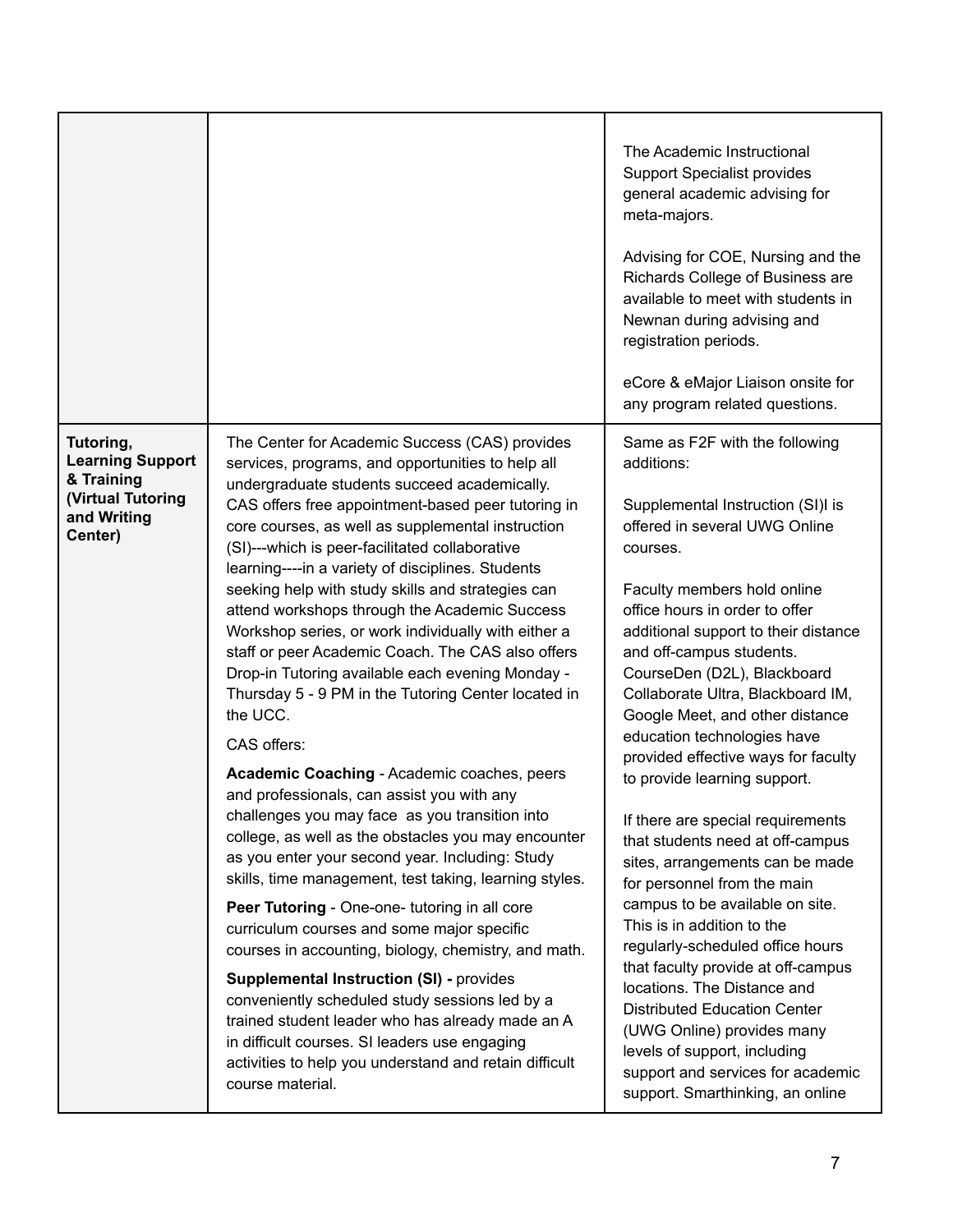The Center for Academic Success is located in UCC 200 and can be reached at 678-839-6280. They offer extended hours throughout the semester. Center for [Academic](https://www.westga.edu/cas/) Success website

**Writing Center -** Walk-ins extended hours, and appointments are available. UWG [Writing](https://www.westga.edu/writing/) Center [website](https://www.westga.edu/writing/).

**Math Tutoring Center** - Offers walk-in appointments and extended hours. Math Tutoring Center website

embedded tutoring and writing service, is provided for all online/off-campus students, including UWG eCore/UWG eMajor and students enrolled at UWG Newnan or any other off-campus instructional site. Smarthinking covers topics including Writing, Reading, Mathematics, Science, Business, English for Speakers of Other Languages, Spanish, Nursing, and Allied Health, and Computers and Technology.

Students taking UWG eCore classes can find help with [courses](https://www.westga.edu/academics/ecore/index.php) and [registration](https://www.westga.edu/academics/ecore/index.php) online.

Students taking UWG eMajor classes can find help with [courses](https://uwgonline.westga.edu/uwg-emajor.php) and [registration](https://uwgonline.westga.edu/uwg-emajor.php) online.

Turnitin is an originality checking and plagiarism prevention service that is available to all UWG Online faculty and students.

UWG|Online offers the [SmarterMeasure](https://westga.smartermeasure.com/) Online Readiness [Assessment](https://westga.smartermeasure.com/) for all current and prospective students interested in gauging their readiness for online learning.

Username: uwg Password: student

An English instructor operates a Newnan Writing Center which offers assistance to students one to two days per week. Academic Peer Tutors and Supplemental Instruction Leaders for various disciplines are available to assist UWG Newnan students weekly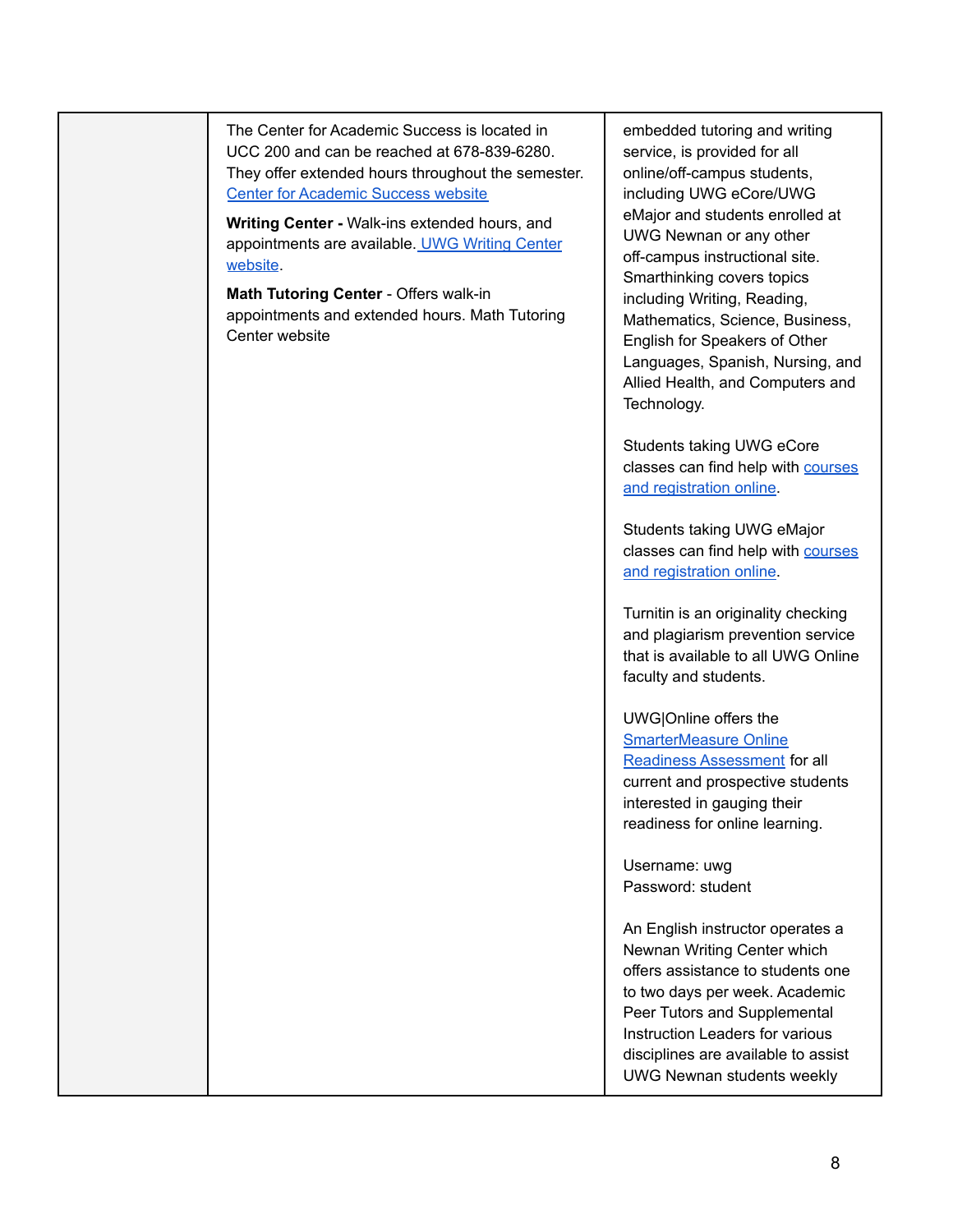|                                              |                                                                                                                                                                                                                                                                                                                                                                                                                                                                                                                                                                                                                                                                                                                                                                                                                                                                                                                                                                                                                                                                    | through the Center for Academic<br>Success.                                                                                                                                                                                                                                                                                                                                                                                                                                                                                                                                                                                                                            |
|----------------------------------------------|--------------------------------------------------------------------------------------------------------------------------------------------------------------------------------------------------------------------------------------------------------------------------------------------------------------------------------------------------------------------------------------------------------------------------------------------------------------------------------------------------------------------------------------------------------------------------------------------------------------------------------------------------------------------------------------------------------------------------------------------------------------------------------------------------------------------------------------------------------------------------------------------------------------------------------------------------------------------------------------------------------------------------------------------------------------------|------------------------------------------------------------------------------------------------------------------------------------------------------------------------------------------------------------------------------------------------------------------------------------------------------------------------------------------------------------------------------------------------------------------------------------------------------------------------------------------------------------------------------------------------------------------------------------------------------------------------------------------------------------------------|
| <b>Counseling</b><br>(Virtual<br>Counseling) | The Counseling Center provides academic and<br>mental health counseling for all University of West<br>Georgia students. Some of the areas of assistance<br>include adjustment to college, personal<br>exploration/growth, relationships, substance abuse,<br>and psychotherapy.                                                                                                                                                                                                                                                                                                                                                                                                                                                                                                                                                                                                                                                                                                                                                                                    | F2F with the following changes:<br>If students want or need more<br>personalized support, they can<br>visit the Counseling Center at 123<br>Row Hall or call 678-839-6428 to<br>get signed up for secure online<br>counseling with one of our trained<br>mental health professionals.<br>After-hours counseling services<br>are available.<br>The Newnan Office Student<br>Services' Student Development<br>Specialist refers UWG Newnan<br>students in need of counseling<br>services to the Counseling Center<br>for assistance with academic and<br>mental health needs.                                                                                            |
| <b>Bookstore</b>                             | <b>Regular Course Materials:</b><br>UWG course materials may be purchased in person<br>at the University Bookstore or through the UWG<br>Bookstore website, with free in-store pickup, free<br>campus delivery or delivery via UPS for an<br>additional fee. Students who buy books online may<br>also return them for a refund, provided they follow<br>the proper refund guidelines found on the bookstore<br>receipt. University of West Georgia students may<br>use their Bookstore to the Rescue financial aid<br>funds to purchase their textbooks and school<br>supplies.<br><b>Special Order Materials:</b><br>To special order course materials from the<br>University Bookstore (bookstore@westga.edu), you<br>must email your name, student ID number, phone<br>number, email address (school and/or personal),<br>course(s), and text information. Special Order<br>questions can be answered by calling the bookstore<br>at 678-839-6523.<br>Once your books arrive, you will be contacted either<br>by phone, email, or both for you to pick up your | Same as F2F with the following<br>addition:<br><b>UWG eCore:</b><br>eCore utilizes open educational<br>resources (OER), which are free<br>online textbooks located inside the<br>courses. Information on how to<br>access these free resources is<br>available within the course.<br>UWG eCore students may order<br>their lab kits (for classes with a lab<br>component only) from the <b>eCore</b><br>Science site.<br>Books for courses taken at the<br>University of West Georgia<br>Newnan are available through the<br><b>UWG Bookstore</b> . Ordering can be<br>completed online with several<br>shipping options including delivery<br>via UWG Newnan shuttle. |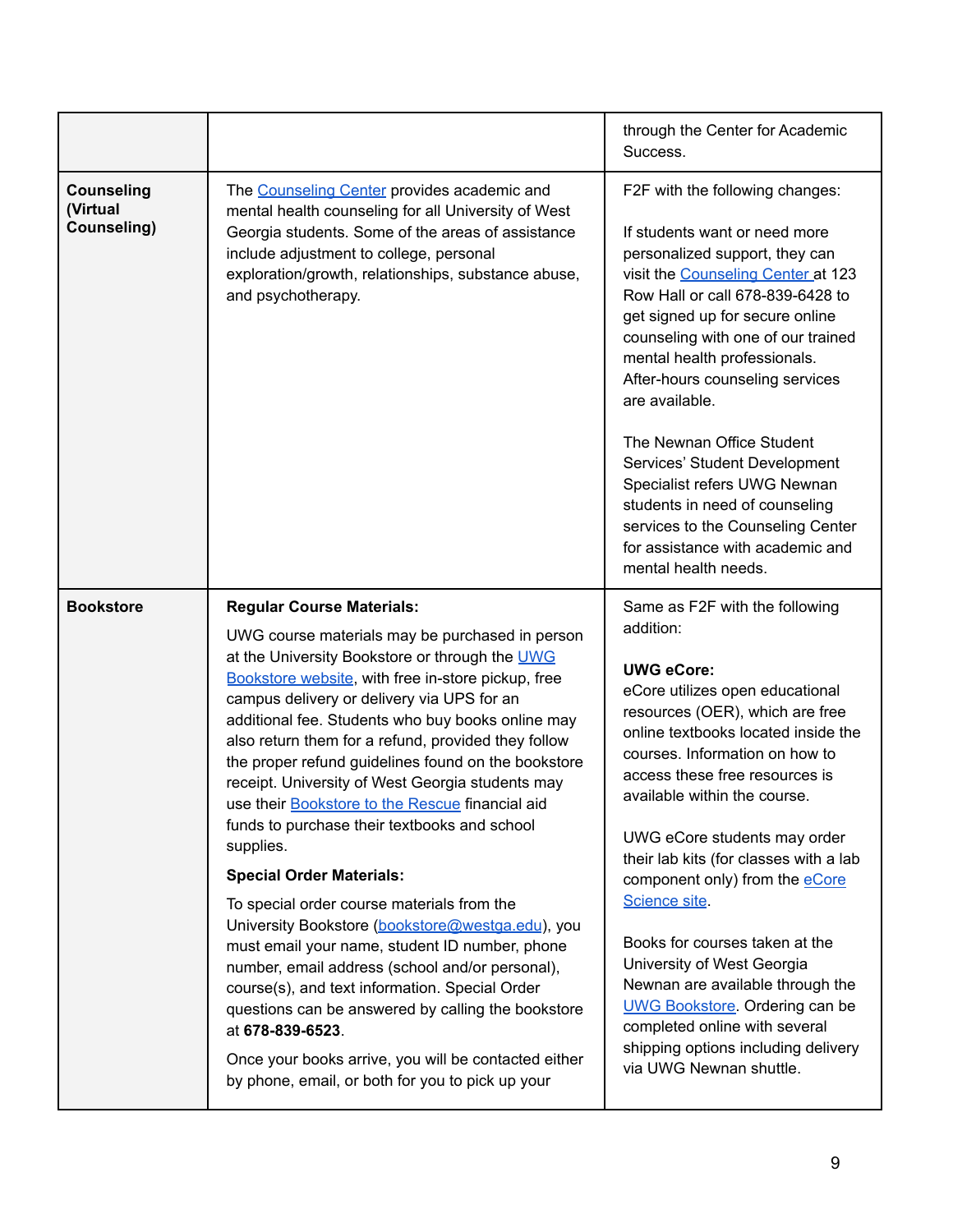|                             | order. If students prefer to have their books shipped<br>at an additional cost; they will need to notify the<br>bookstore and provide their shipping information.<br>Students ordering special order textbooks may use<br>the Bookstore to the Rescue financial aid program<br>to purchase their textbooks.<br>Please note that if your special order will not arrive<br>by the time Bookstore to the Rescue expires, the<br>bookstore may have to deduct the funds upfront to<br>ensure the Bookstore to the Rescue deadline is<br>met.<br>It is very important to note students should consider<br>special orders very carefully and are committed to<br>seeing their order through to completion.                                                                                              | Bookstore services for distance<br>and off-campus students are<br>evaluated in the Distance<br>Learning/off-campus evaluation<br>form. According to previous<br>results, more than 85 percent of<br>students agreed or strongly<br>agreed that materials required for<br>their courses were available for<br>convenient purchase.<br><b>UWG eMajor:</b><br>eMajor utilizes open educational<br>resources (OER) in many courses,<br>which are free online textbooks<br>located inside the courses.<br>Information on how to access<br>these free resources is available<br>within the course.<br>UWG eMajor students may get the<br>ISBN information for required<br>books from the <b>eMajor Textbook</b><br>page and purchase them or rent<br>them at any online bookstore. |
|-----------------------------|---------------------------------------------------------------------------------------------------------------------------------------------------------------------------------------------------------------------------------------------------------------------------------------------------------------------------------------------------------------------------------------------------------------------------------------------------------------------------------------------------------------------------------------------------------------------------------------------------------------------------------------------------------------------------------------------------------------------------------------------------------------------------------------------------|------------------------------------------------------------------------------------------------------------------------------------------------------------------------------------------------------------------------------------------------------------------------------------------------------------------------------------------------------------------------------------------------------------------------------------------------------------------------------------------------------------------------------------------------------------------------------------------------------------------------------------------------------------------------------------------------------------------------------------------------------------------------------|
| Library<br><b>Resources</b> | All UWG students are able to borrow most materials<br>owned by any college or university within the<br>University System of Georgia, and return them to<br>any of those libraries. Students who reside<br>out-of-state are provided with remote access to all<br>databases available through <b>GALILEO</b> and the<br>database licenses by the UWG Library.<br>Among the services are research consultation,<br>check-out of books from the UWG collection and<br>other USG libraries (deliveries by courier to the<br>student's preferred USG location and return to any<br>of those locations); self-service photocopying of<br>journal articles or other library materials not<br>available online, and use of the interlibrary loan<br>service for materials not held in the UWG collection. | Same as F2F with the following<br>additions:<br>The UWG Library's Resource<br>Sharing Department maintains a<br>Distance Learning-support web<br>page that outlines library services<br>and resources available to<br>students<br><b>Resource Sharing Services</b><br>Online, off-campus, UWG<br>Newnan, and Douglasville Center<br>students may also request<br>check-out and delivery (by mail,<br>including postage-paid return) of<br>books from the UWG collection,<br>and delivery of journal articles, or<br>other library materials not<br>available online, through our<br>electronic delivery management                                                                                                                                                           |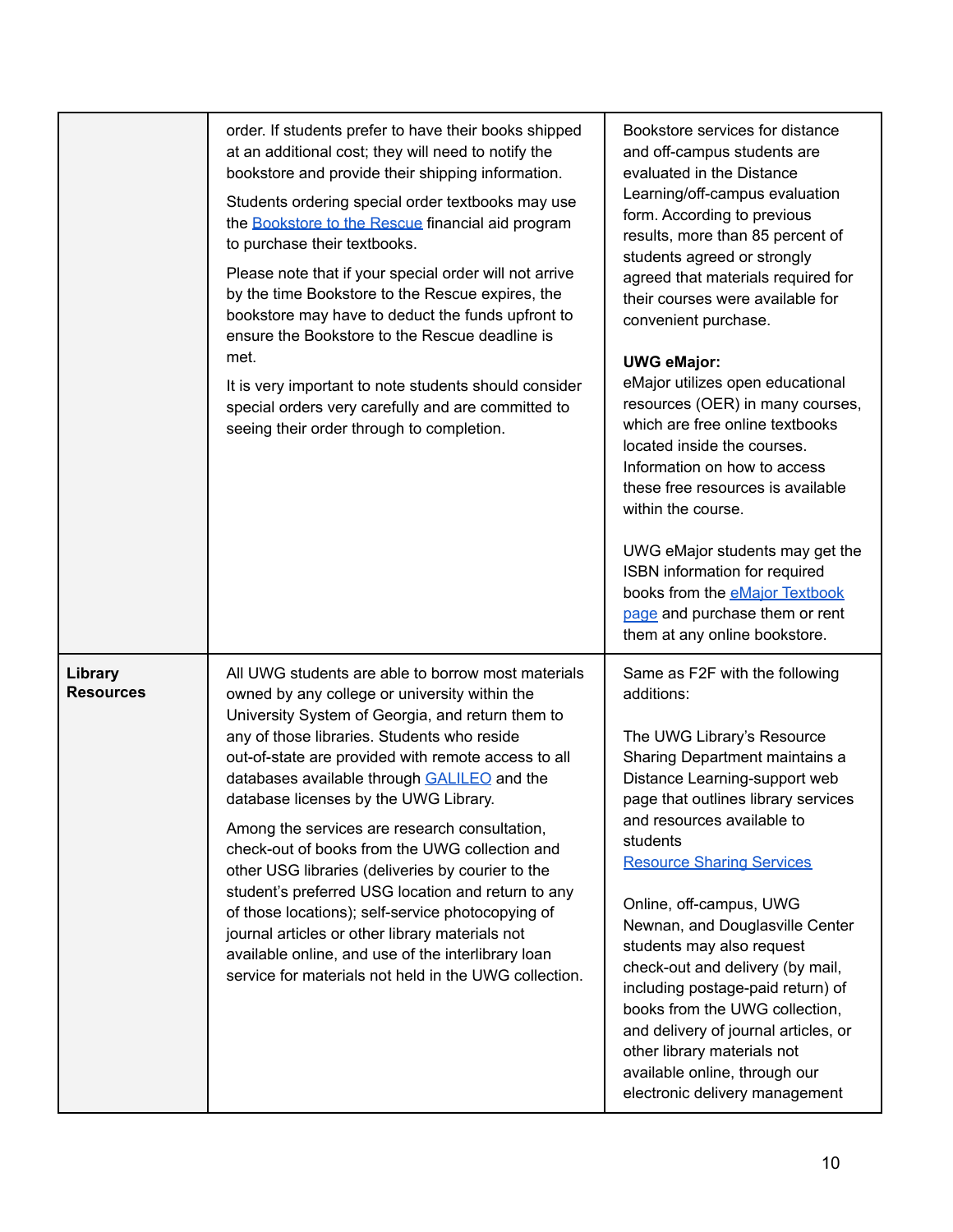|                                         |                                                                                                                                                                                                                                                                                                                                                                                                                                                                                                                                                                                                                         | system, ILLiad. Directions for<br>using the services can be found<br><b>Resource Sharing Services</b><br>(Questions can be directed to<br>Margot Davis,<br>mdavis@westga.edu,<br>678-839-6321).<br><b>UWG eCore:</b><br>Library resources for eCore<br>students are also provided in the<br>course resource folder inside each<br>eCore course, is posted under<br>"Campus Announcements" inside<br>GoVIEW, and in the Distant<br>Education's Student Guide and<br>orientation resources.<br><b>UWG eMajor:</b><br>Library resources for eCore<br>students are also provided in the<br>course resource folder inside each<br>eCore course, is posted under<br>"Campus Announcements" inside<br>GoVIEW, and in the Distant<br>Education's Student Guide and<br>orientation resources. |
|-----------------------------------------|-------------------------------------------------------------------------------------------------------------------------------------------------------------------------------------------------------------------------------------------------------------------------------------------------------------------------------------------------------------------------------------------------------------------------------------------------------------------------------------------------------------------------------------------------------------------------------------------------------------------------|--------------------------------------------------------------------------------------------------------------------------------------------------------------------------------------------------------------------------------------------------------------------------------------------------------------------------------------------------------------------------------------------------------------------------------------------------------------------------------------------------------------------------------------------------------------------------------------------------------------------------------------------------------------------------------------------------------------------------------------------------------------------------------------|
| <b>Accessibility</b><br><b>Services</b> | Students who have learning, psychological or<br>physical accessibility concerns may contact<br><b>Accessibility Services at the University of the West</b><br>Georgia. The office of Accessibility Services is<br>housed in the Counseling Center. It is committed to<br>providing access to campus resources and<br>opportunities to allow students with disabilities to<br>obtain a quality educational experience at UWG.<br>Students may contact coordinators from<br>Accessibility Services by telephone or email. These<br>coordinators communicate with faculty to plan for<br>the individual needs of students. | Same as F2F with the following<br>additions:<br>The Distance & Distributed<br>Education Center (UWG Online)<br>also helps faculty provide<br>technology options for students<br>with disabilities. For example,<br>instructors are provided with the<br>tools to create ADA-compliant web<br>resources, closed captioning for<br>audio or video-based lectures, and<br>audio-based discussion boards<br>and tools for students with limited<br>dexterity.<br>Blackboard Collaborate Ultra and<br>CourseDen (UWG course                                                                                                                                                                                                                                                               |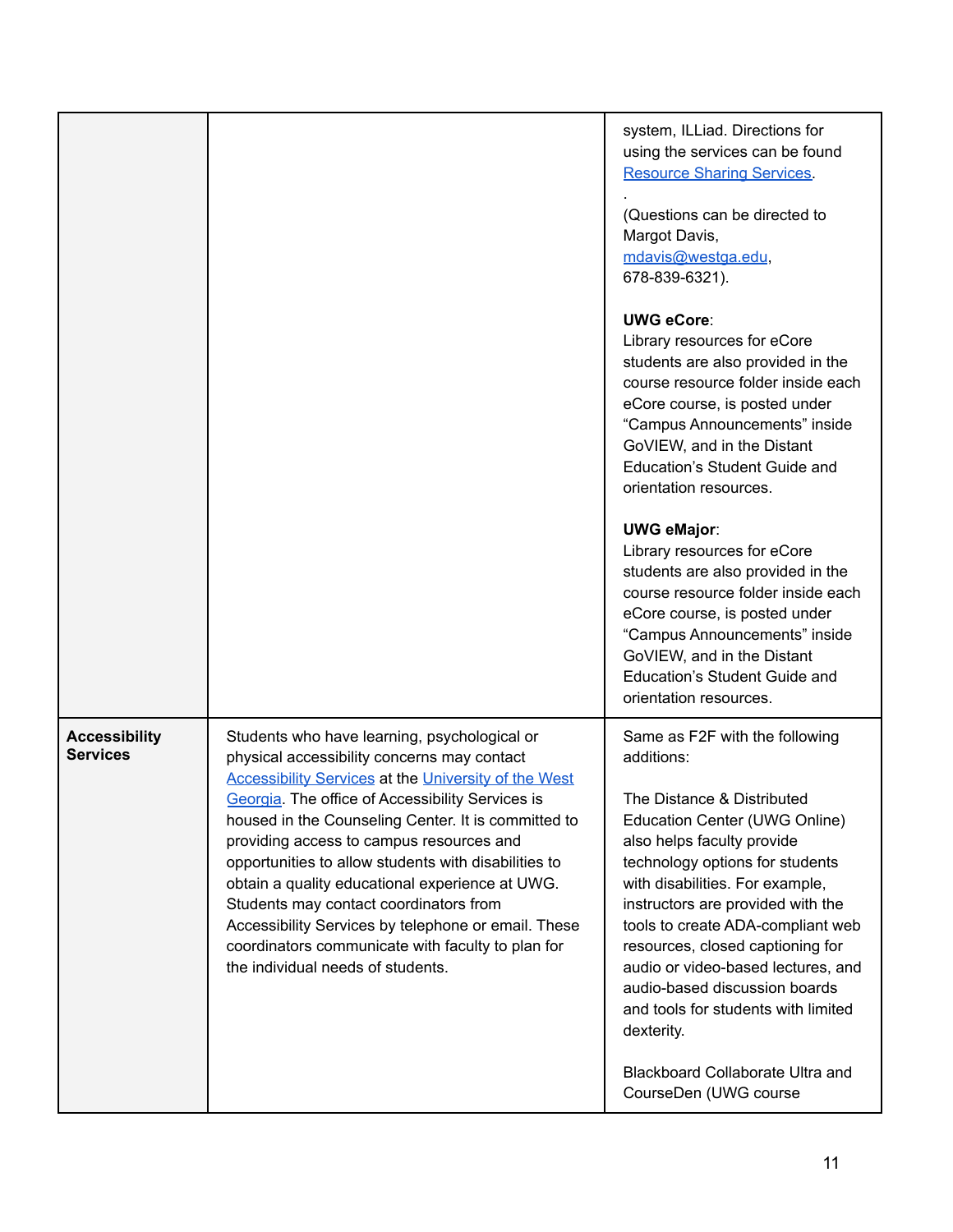|                                         |                                                                                                                                                                                                                                                                                                                                                                                                                                                                                                                                                                               | management system) have<br>accessibility features, including<br>closed captioning, html reader<br>(ReadSpeaker), and formatting for<br>browser readers. UWG Online<br>trains faculty on appropriate uses<br>of technology to meet the needs of<br>students with disabilities and to<br>meet ADA guidelines.<br>Additional accessibility information |
|-----------------------------------------|-------------------------------------------------------------------------------------------------------------------------------------------------------------------------------------------------------------------------------------------------------------------------------------------------------------------------------------------------------------------------------------------------------------------------------------------------------------------------------------------------------------------------------------------------------------------------------|-----------------------------------------------------------------------------------------------------------------------------------------------------------------------------------------------------------------------------------------------------------------------------------------------------------------------------------------------------|
|                                         |                                                                                                                                                                                                                                                                                                                                                                                                                                                                                                                                                                               | is provided for online UWG eCore<br>students here.                                                                                                                                                                                                                                                                                                  |
|                                         |                                                                                                                                                                                                                                                                                                                                                                                                                                                                                                                                                                               | Additional information for eCore<br>students can be found in the<br>eCore Student Success Guide.                                                                                                                                                                                                                                                    |
|                                         |                                                                                                                                                                                                                                                                                                                                                                                                                                                                                                                                                                               | Additional accessibility information<br>is provided for online eMajor<br>students here.                                                                                                                                                                                                                                                             |
|                                         |                                                                                                                                                                                                                                                                                                                                                                                                                                                                                                                                                                               | Additional information for UWG<br>eMajor students can be found in<br>the eMajor Student Success<br>Guide.                                                                                                                                                                                                                                           |
|                                         |                                                                                                                                                                                                                                                                                                                                                                                                                                                                                                                                                                               | The Newnan Office of Student<br>Services' Student Development<br>Specialist refers students in need<br>of accessibility services to the<br>Counseling Center.                                                                                                                                                                                       |
| <b>Testing and</b><br><b>Evaluation</b> | All students benefit from the testing services of the<br><b>Academic Testing Services office at the University</b><br>of West Georgia. Academic Testing Services                                                                                                                                                                                                                                                                                                                                                                                                              | Same as F2F with the following<br>additions:                                                                                                                                                                                                                                                                                                        |
|                                         | provides departmental, institutional, and national<br>testing opportunities to students and non-students<br>in an atmosphere which enables examinees to<br>perform to the best of their abilities. This<br>atmosphere relies on test administration practices<br>which (1) adhere to nationally recognized<br>professional testing standards and government<br>regulations, (2) maintain the integrity of the testing<br>process by incorporating ethical standards and<br>security measures, and (3) treat all examinees in a<br>professional yet personable manner. The UWG | Off-campus students often take<br>exams administered by their<br>professors at their off-campus<br>locations. The Newnan Center<br>also provides test proctoring<br>services on site. Off-campus and<br>distance students can also use<br>approved proctoring sites at other<br>university libraries or approved<br>testing sites worldwide.        |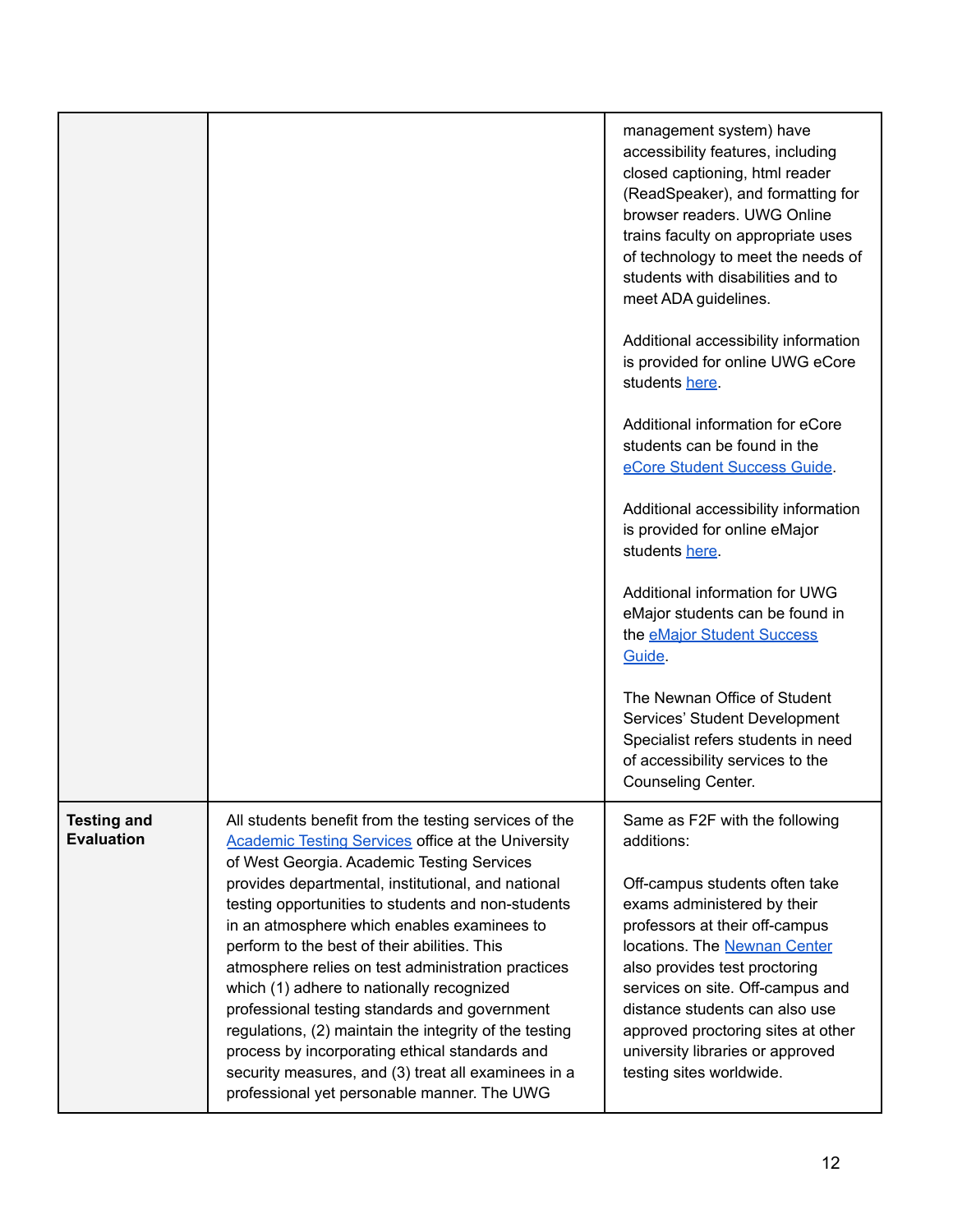Academic Testing Services Office adheres to the Standards and Guidelines of the National College Testing Association. Students can arrange services by calling or emailing the Testing Office. The Academic Testing Services Office provides a variety of test registration materials and also administers a series of national and institutional exams. The Academic Testing Services Office also provides a supervised environment for students with documented physical and/or learning disabilities who are eligible to receive accommodations, such as extended time for the classroom tests. The Testing Office provides test proctoring services to UWG students, including online and eCore students, as well as to other institutions and various entities such as licensing boards and national testing companies for a small fee.

Please contact both testing centers for schedules of tests that are available at each center.

Carrollton [Academic](https://www.westga.edu/testing/) Testing Center

Exams and quizzes can be administered via CourseDen (D2L) either online at a location convenient to the student or a designated computer lab.

Some students who take their CourseDen (D2L) exams in a computer lab use Respondus Lockdown Browser as an additional means of security and integrity.

Instructors who teach courses that are mostly online have the option of using UWG [Online's](https://uwgonline.westga.edu/exams.php) online Exam [Proctoring](https://uwgonline.westga.edu/exams.php) Services. Students schedule their tests at a

center convenient to them, and the UWG Online Testing Coordinator provides the proctor with the password. Proctors confirm the identity of the student, enter the password through the course management, maintain physical proximity to the student, and ensure exam integrity. The UWG Online Testing Coordinator locates proctors for students who are located more than 100 miles away from an approved site.

### **UWG Newnan**

UWG Newnan offers proctoring services to students taking eCore, UWG Online, and online courses from other universities (for a small fee). Students make appointments with Newnan staff to have midterm and final exams proctored at UWG Newnan.

UWG [Newnan](https://www.westga.edu/newnan/test-proctoring.php)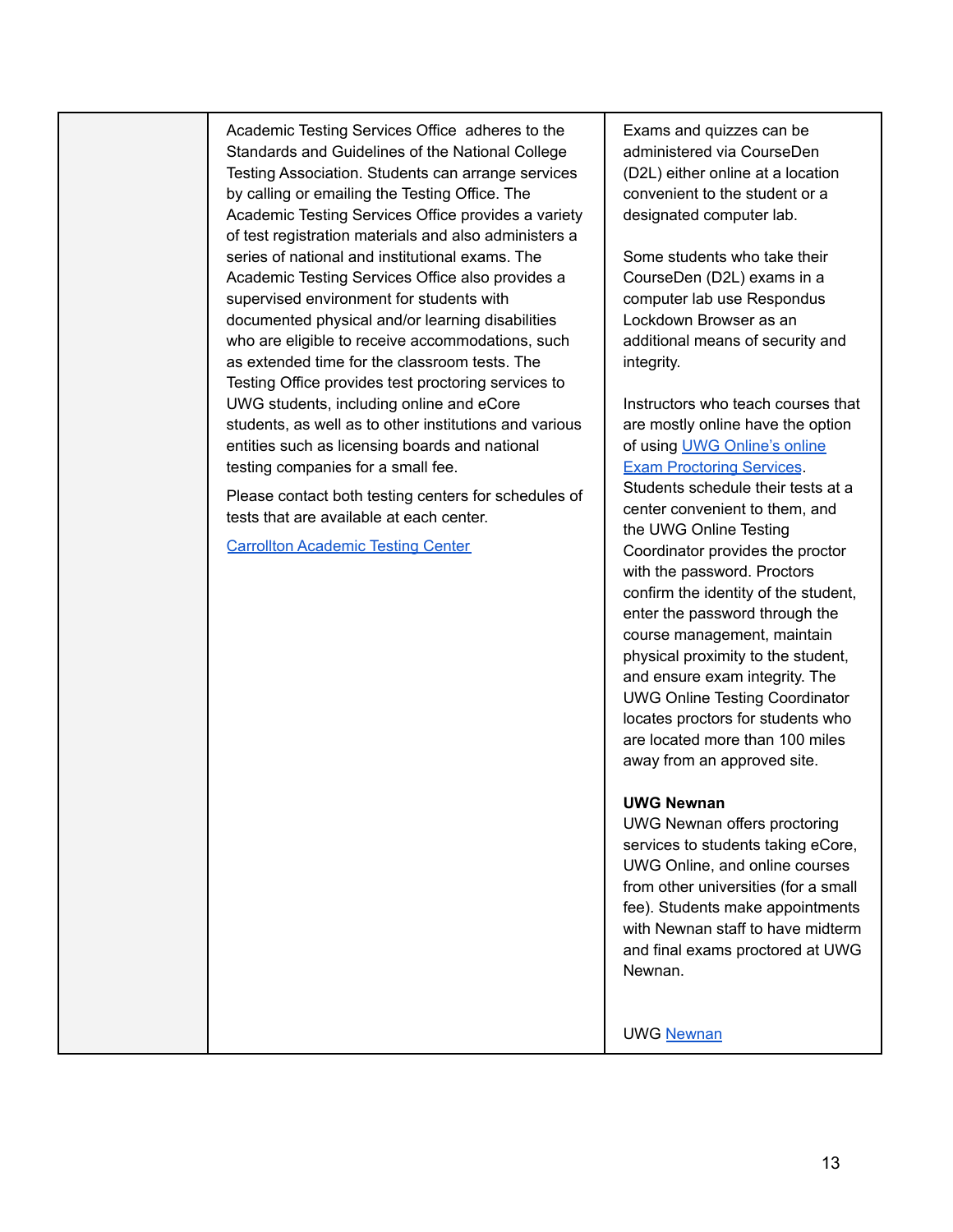| <b>Career Guidance</b>                             | A host of services is offered to all students through<br>the Career Services website.<br>Wolfworks lists off-campus part time, full time, and<br>internship opportunities, networking events,<br>on-campus interviews, and Job Fairs.<br>PeopleAdmin lists all available on-campus jobs and<br>allows students to apply online.<br>Career Services also offers an online service for<br>mock interviews through InterviewStream and an<br>online career library by major through Buzzfile and<br>What Can I Do With This Major. InterviewStream<br>will record student interviews that they can send to<br>Career Services for evaluation or use the recording<br>for a self-evaluation. Buzzfile has information on a<br>multitude of careers for students to research.<br>Students may access both InterviewStream and<br>Buzzfile on the Career Services website by clicking | Same as F2F with the following<br>additions:<br>The Newnan Office of Student<br>Services' Student Development<br>Specialist refers all UWG Newnan<br>students in need of career<br>guidance to the <b>Office of Career</b><br>Services.                                                                                                                                                                                                          |
|----------------------------------------------------|---------------------------------------------------------------------------------------------------------------------------------------------------------------------------------------------------------------------------------------------------------------------------------------------------------------------------------------------------------------------------------------------------------------------------------------------------------------------------------------------------------------------------------------------------------------------------------------------------------------------------------------------------------------------------------------------------------------------------------------------------------------------------------------------------------------------------------------------------------------------------------|--------------------------------------------------------------------------------------------------------------------------------------------------------------------------------------------------------------------------------------------------------------------------------------------------------------------------------------------------------------------------------------------------------------------------------------------------|
|                                                    | on "Students."<br>Career Services offers: Career Counseling, Major<br>and Career Exploration, Resume and Cover Letter<br>Development, Social Media Branding, Student<br>Employment, Job/Internship Search, and<br>Networking and Professional Development Events<br>to all students.<br>Contact Career Services at 678-839-6431 or<br>careers@westga.edu for more information or to<br>schedule an appointment (online or in person).                                                                                                                                                                                                                                                                                                                                                                                                                                           |                                                                                                                                                                                                                                                                                                                                                                                                                                                  |
| Software &<br><b>Technology</b><br><b>Services</b> | Most required software that may be used is either<br>free or provided by the University of West Georgia<br>to students directly or made available in campus<br>labs - both physical and virtual, except in<br>highly-specialized content areas.<br>Students may download software from Software<br>Resources & Services (SRS) for free or at<br>discounted rates using their UWG email account<br>credentials.<br>The list of additional free software provided to all<br>UWG students includes but is not limited to: the<br>latest version of the Microsoft office via Office 365,<br>the Windows 10 Home Edition OS (employees<br>only). File transfer software and numerous                                                                                                                                                                                                 | Same as F2F with the following<br>additions:<br>Minimum Technology<br>Requirements: A computer with<br>audio capabilities, an internet<br>connection, and a D2L<br>(CourseDen) compatible browser<br>is the only hardware necessary to<br>support appropriate interactions.<br>You may find additional<br>technology requirements at <b>UWG</b><br><b>Technology Requirements.</b><br>CourseDen and any other<br>distance education supplemental |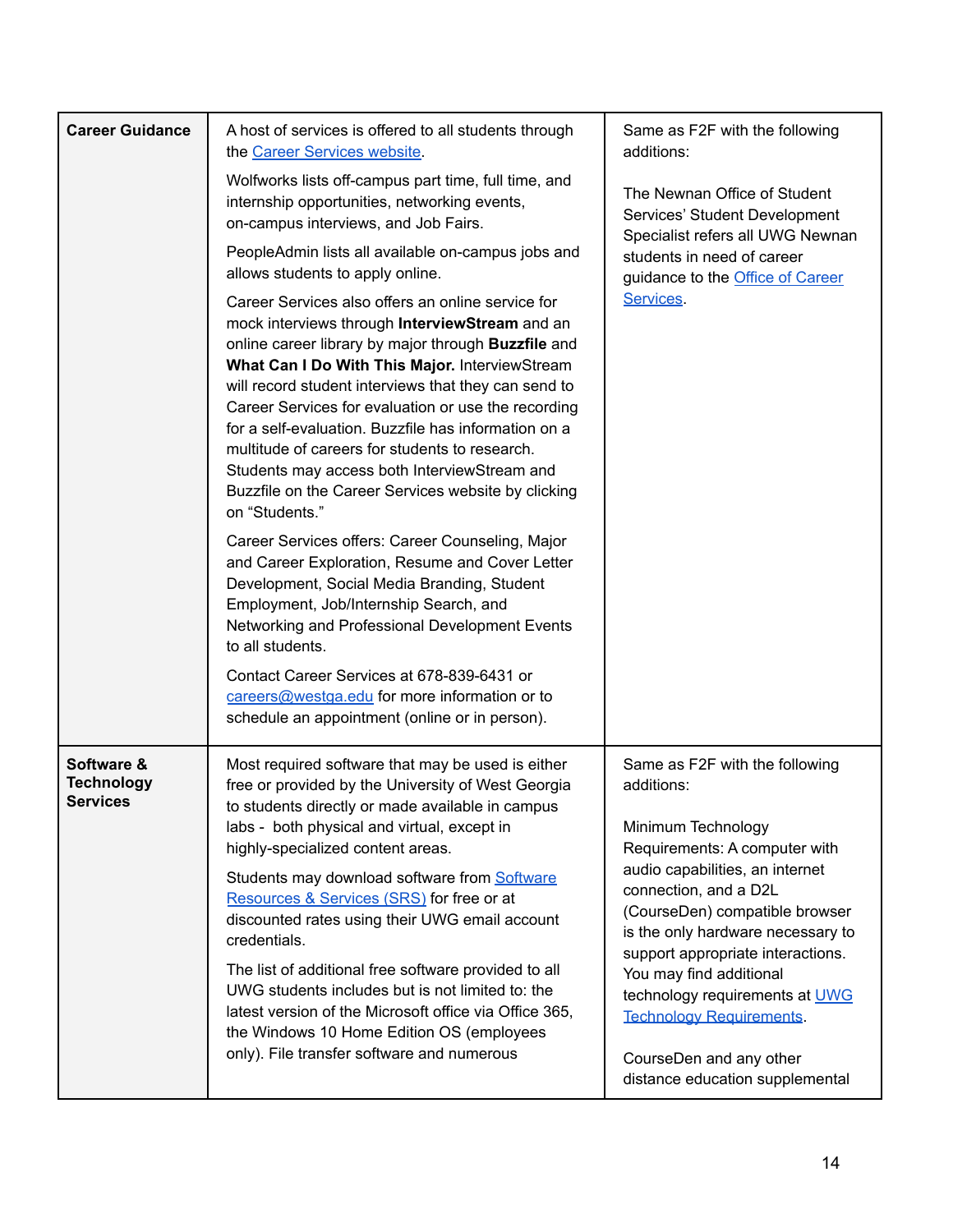task-specific applications are available both in on-campus labs, and UWG Newnan.

The university provides students with a UWG ID account, this account grants access to campus email (including calendar, Google Apps, and Storage via Google), CourseDen, the SecureWest Wireless Network, Parking Services, and the Campus Virtual Private Network (VPN). The university also provides students with free personal webspace.

UWG also offers Student IT Services (SITS) to provide free support and help to students experiencing trouble with their computers in both Carrollton and Newnan.

Many asynchronous and synchronous distance education technologies are available for use to enhance on-campus courses or deliver instruction. The primary tool used for this purpose is our course management system (CourseDen/D2L), which includes, but is not limited to, discussion boards, email, and various types of online assessments.

A variety of additional distance education supplemental software, tools, and services are available free to all instructors, students, and administrators: Blackboard Collaborate Classroom (live and archived audio, video, texting, polling, assessments, application sharing), Wimba Voice Tools (asynchronous audio podcasts and emails, threaded audio/text discussion boards), Respondus LockDown (a custom browser that locks down the testing environment), CourseEval (online surveys), and online presentation tools such as Impatica, Camtasia, Respondus StudyMate (interactive flash modules), and Quiz Creator.

UWG offers Kaltura, a video streaming to enhance the online classroom experience. Additional free software, services, and tools may also be made available , to suit the specific need of the users involved.

software that a specific instructor may wish to use is provided freely to all students, faculty, and administrators. So that off-campus and online students may have access to the same software applications available in on-campus computer labs, a virtual server is provided.

Smarthinking (online tutoring) and a dedicated server are currently also available specifically for all students.

UWG Newnan Students have the same access to technology as students on the main campus. A Student Information Technology Services (SITS) lab provides free computer services to students. UWG Newnan Academic Affairs department staff members and student SITS workers assist both faculty and students with computers, copiers, printers, online testing preparation, AV equipment, and other special instructional technologies. Some equipment is available for checkout by students. Students also have access to the wireless network. A

[newnanit-list@westga.edu](mailto:newnanit-list@westga.edu) email account allows faculty to submit IT requests. Faculty and student listservs and a Facebook account have improved communication among staff, faculty, and students.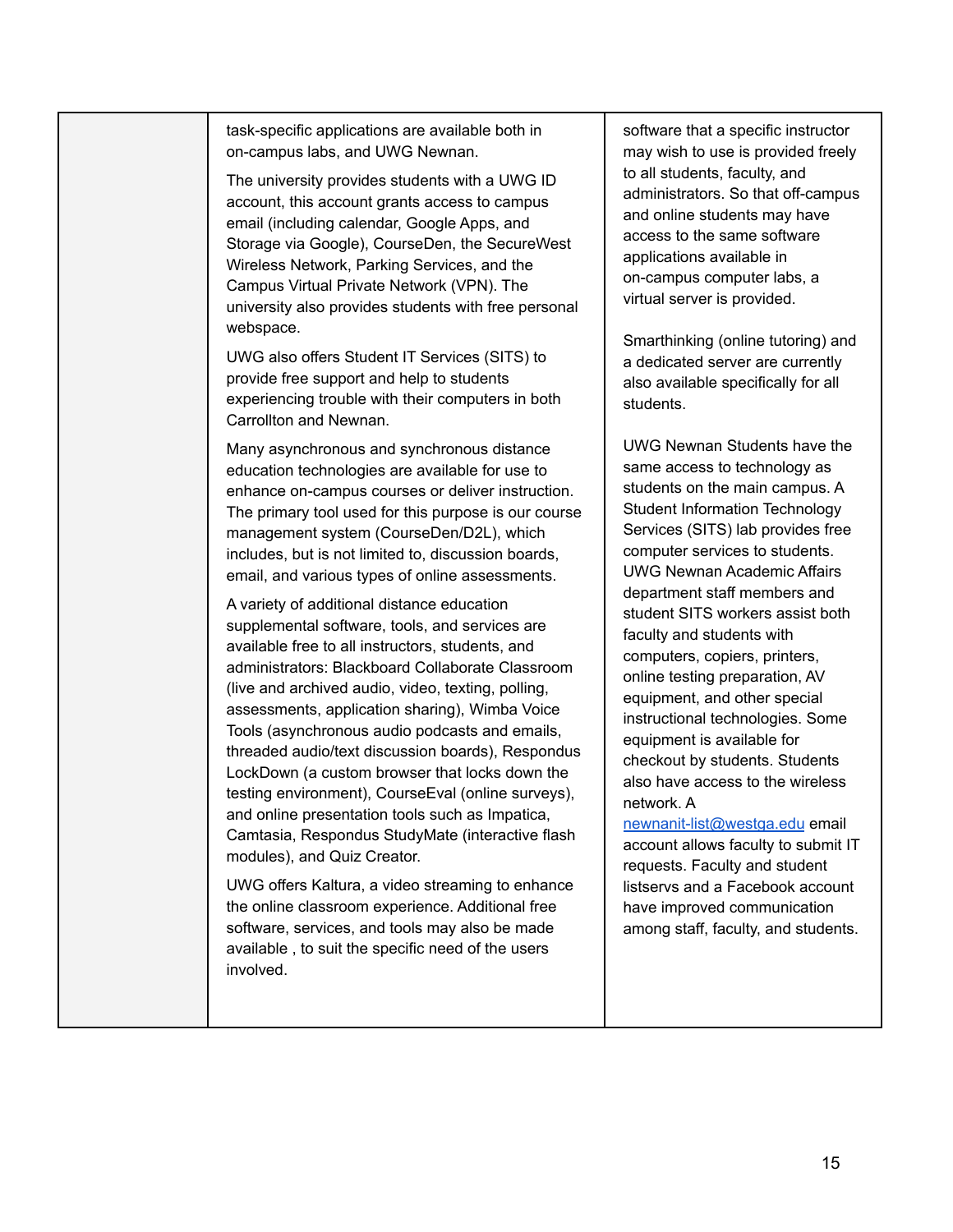| <b>Student Activities</b><br><b>Mentoring, New</b><br><b>Student</b><br><b>Programs</b> | Activities for Commuter or Online Students can be<br>found at the Commuter Life at UWG website.<br>The main UWG campus has a Commuter Lounge<br>for commuter students that offers: couches, games,<br>printers, refrigerators, microwaves, access to WiFi,<br>and activities throughout the semester.<br>A study/computer lounge for commuter students is<br>located in the Basement of Strozier Hall.<br>UWG Center for Student Involvement (CSI) uses<br>WolfConnect to engage with all students, sharing a<br>calendar of events and activities available<br>On-campus. Off-campus (camping trips, etc.) and<br>virtually.<br>Many new student programs are available to assist<br>students in the transition into college. | Same as F2F with the following<br>additions:<br>UWG's online eCore & eMajor<br>students have a <b>Blog</b> for recent<br>news, tip, and related student<br>success stories.<br>UWG Online has a strong physical<br>presence on Facebook, Twitter<br>(@UWGOnline), Instagram, and<br>LinkedIn.<br><b>UWG Center for Student</b><br>Involvement (CSI)'s WolfConnect<br>not only shares a calendar of<br>events and activities available<br>off-campus and virtually but<br>makes joining and participating in<br>many campus organizations'<br>online discussions possible.<br>Some of the new student<br>programs are also available to<br>online students. For example,<br>course sections of the First-Year<br>seminar. |
|-----------------------------------------------------------------------------------------|--------------------------------------------------------------------------------------------------------------------------------------------------------------------------------------------------------------------------------------------------------------------------------------------------------------------------------------------------------------------------------------------------------------------------------------------------------------------------------------------------------------------------------------------------------------------------------------------------------------------------------------------------------------------------------------------------------------------------------|--------------------------------------------------------------------------------------------------------------------------------------------------------------------------------------------------------------------------------------------------------------------------------------------------------------------------------------------------------------------------------------------------------------------------------------------------------------------------------------------------------------------------------------------------------------------------------------------------------------------------------------------------------------------------------------------------------------------------|
| <b>Student ID Cards</b>                                                                 | The Wolves Card allows students to gain access to<br>your residence hall, check out books at the Ingram<br>Library, get free or discounted prices for plays,<br>sporting events, and concerts, access the Campus<br>Center fitness area, access Health Services, and<br>purchase a parking decal/tag. Student ID cards are<br>available in the University Community Center<br>(UCC), Top Floor from 8 AM - 5 PM Monday -<br>Friday.                                                                                                                                                                                                                                                                                            | <b>Exception for Fully Online</b><br>Students:<br>UWG students who are registered<br>for online courses only and are not<br>attending classes at either the<br>Carrollton campus or Newnan<br>Center are eligible to receive their<br>student ID Wolves card via mail.<br><b>ID Cards for Online</b><br><b>UWG Newnan:</b><br>Additionally, IDs are now printed<br>by the Card Office in person at the                                                                                                                                                                                                                                                                                                                   |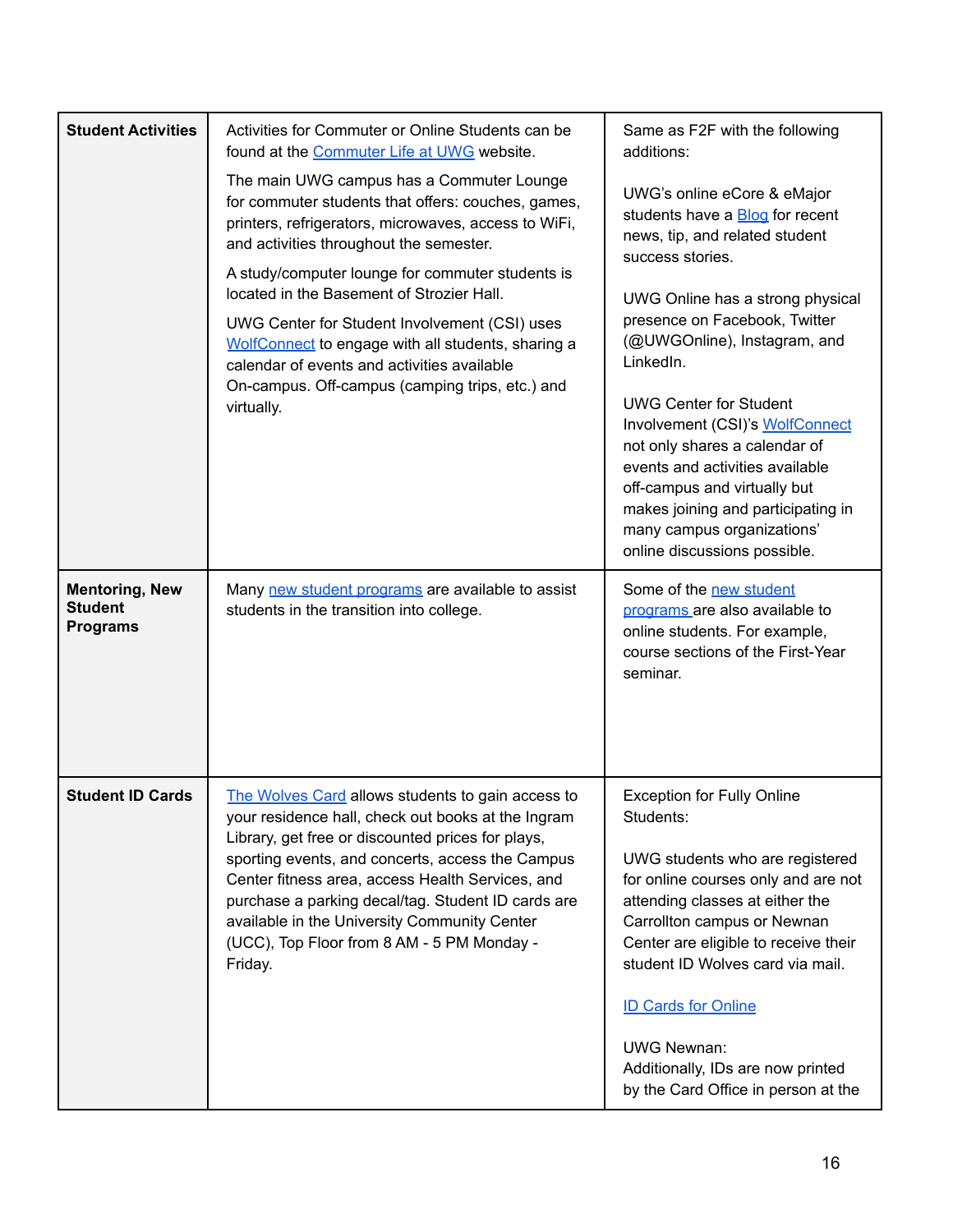|                        |                                                                                                                                                                                                                                                                                                                                                                                                                                                                                                                                                                                                                                                                                                                                                                                                                                                                                                                                                     | main campus or via the online<br>phone submission form process<br>since we have the ability to mail<br>them directly to the student.<br><b>Forms to Request a Wolves Card</b><br>Parking tags are also available for<br>pickup at UWG Newnan when<br>proof of the payment of<br>transportation fees are presented<br>by the student.                                                                                                                                                                                                                                                                                                                                                                                             |
|------------------------|-----------------------------------------------------------------------------------------------------------------------------------------------------------------------------------------------------------------------------------------------------------------------------------------------------------------------------------------------------------------------------------------------------------------------------------------------------------------------------------------------------------------------------------------------------------------------------------------------------------------------------------------------------------------------------------------------------------------------------------------------------------------------------------------------------------------------------------------------------------------------------------------------------------------------------------------------------|----------------------------------------------------------------------------------------------------------------------------------------------------------------------------------------------------------------------------------------------------------------------------------------------------------------------------------------------------------------------------------------------------------------------------------------------------------------------------------------------------------------------------------------------------------------------------------------------------------------------------------------------------------------------------------------------------------------------------------|
| <b>Health Services</b> | Medical Services: Student Health Services provide a<br>wide range of medical services to UWG students,<br>ranging from preventative medicine to acute<br>illnesses/injury to chronic conditions. If you have a<br>condition that we cannot manage here, we can refer<br>you to a specialist.<br>Pharmacy Services: Here at the pharmacy we<br>provide medications from our formulary to help<br>improve your health. The majority of prescriptions<br>written by our providers are filled on site.                                                                                                                                                                                                                                                                                                                                                                                                                                                  | <b>Medical Services: Exclusively</b><br>online students are not<br>automatically charged the health<br>fee. However, they can elect to<br>pay the \$101 fee each semester in<br>order to access campus medical<br>services. The fee can be paid<br>online or through the BanWeb<br>account or at the Office of Student<br>Accounts and Billing Services.                                                                                                                                                                                                                                                                                                                                                                         |
|                        | Immunization Guidelines: It is the policy of the<br>University of West Georgia to comply with the<br>mandatory immunization program established by<br>the Board of Regents of the University System of<br>Georgia. Prior to registering for classes at UWG,<br>students must provide proof of the required<br>immunizations.<br><b>Advocacy Services: Students who wish to explore</b><br>options for treatment of conditions such as stress,<br>anxiety, depression, eating disorders, alcohol or<br>other drug concerns may schedule an appointment<br>with an Advocate for assistance with assessment<br>and/or referral sources.<br>Confidential Victim Services: An advocate together<br>with a sexual assault nurse examiner from Health<br>Services are on call 24/7 to provide confidential<br>guidance and medical services to victims of sexual<br>assault, intimate partner or domestic violence,<br>stalking, and other violent crimes. | <b>Advocacy Services: All enrolled</b><br>students, including exclusively<br>online students, are eligible for<br>Advocacy Services which include<br>medical, academic, and victim<br>advocacy. Trained Advocates and<br>a Sexual Assault Nurse Examiner<br>are on call 24/7 to respond to<br>victims of sexual assault, intimate<br>partner violence, and/or stalking.<br><b>Health Education Services: All</b><br>students are eligible for Health<br><b>Education Services. Health</b><br>Educators and a team of trained<br>Peer Educators provide evidence<br>based health education and<br>wellness programs. Class and<br>group presentation, guest<br>speakers, and interactive activities<br>are offered each semester. |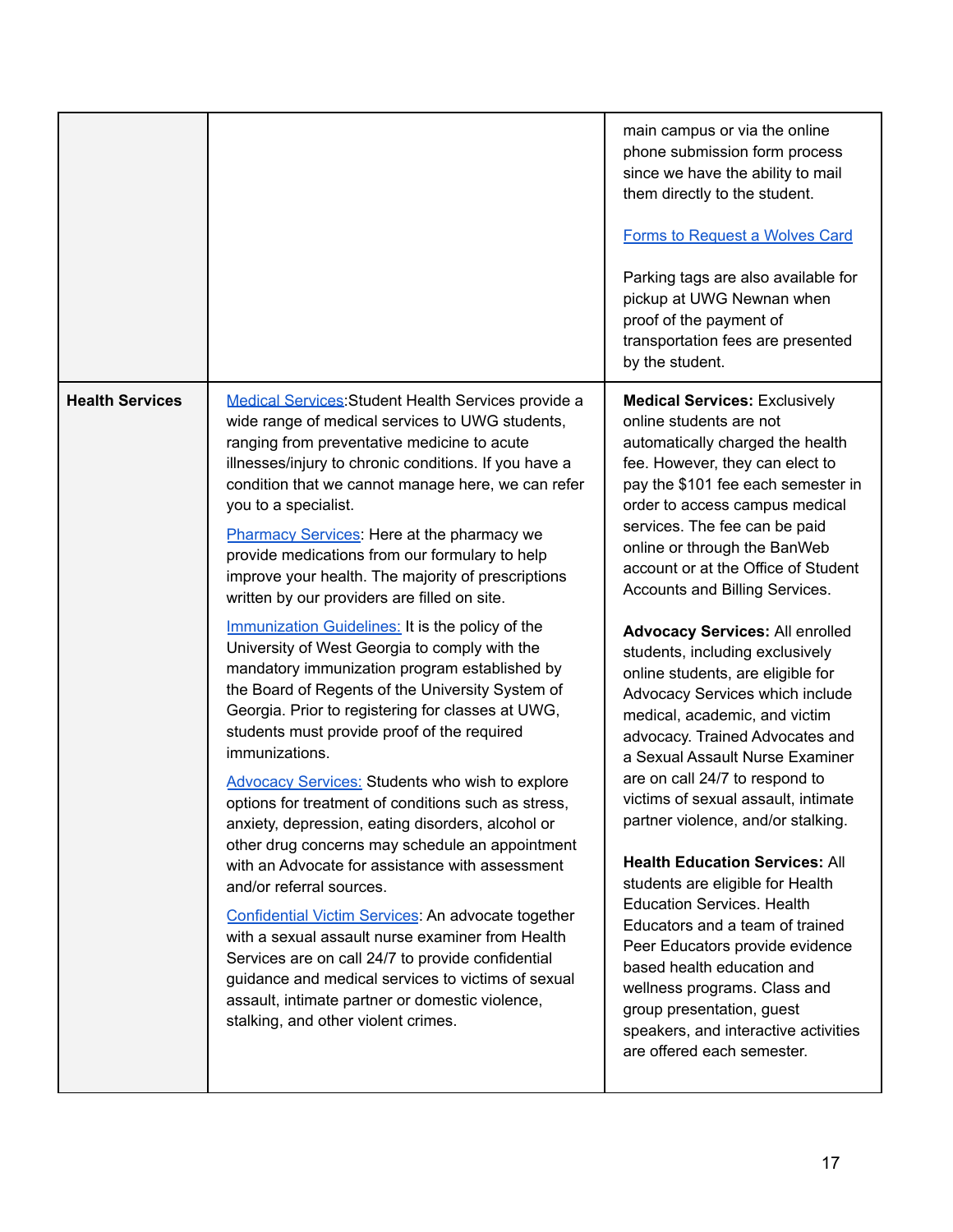Health [Education:](https://www.westga.edu/student-services/health/health-education/index.php) Health Education within the University of West Georgia's Health Services, takes a proactive approach for providing quality personal health and wellness education. UWG Health Services delivers comprehensive, high quality healthcare in an efficient, confidential and caring manner. Students taking at least one class on campus are charged the student health fee as part of their tuition and fees and are eligible to receive medical services at the Health Center. Exclusively online students may choose to pay the student health fee and be eligible for services The Health Fee provides students access to campus medical services provided by a team of medical professionals dedicated to student health and wellness. The fee covers many services entirely while others carry additional charges. For more information on the services and fees, please contact Health Services at 678-839-6452. Advocacy Services: All enrolled students are eligible for free, confidential Advocacy Services which include medical, academic, and victim advocacy. Trained Advocated and a Sexual Assault Nurse Examiner are on call 24/7 to respond to victims of sexual assault, intimate partner violence, and/or stalking. Learn more about our services here: https://www.westga.edu/studentservices/health/# Health Education Services: All students are eligible for Health Education Services. Health Education and a team of trained Peer Educators provide evidence-based health education and wellness programs. Class and group presentations, guest speakers, and interactive activities are offered each semester. For more information about UWG Health Services, call 678-839-6452 or check them out [online](https://www.westga.edu/student-services/health/index.php).

Online students can contact Health Services at 678-839-6452 for additional information regarding all of the above services.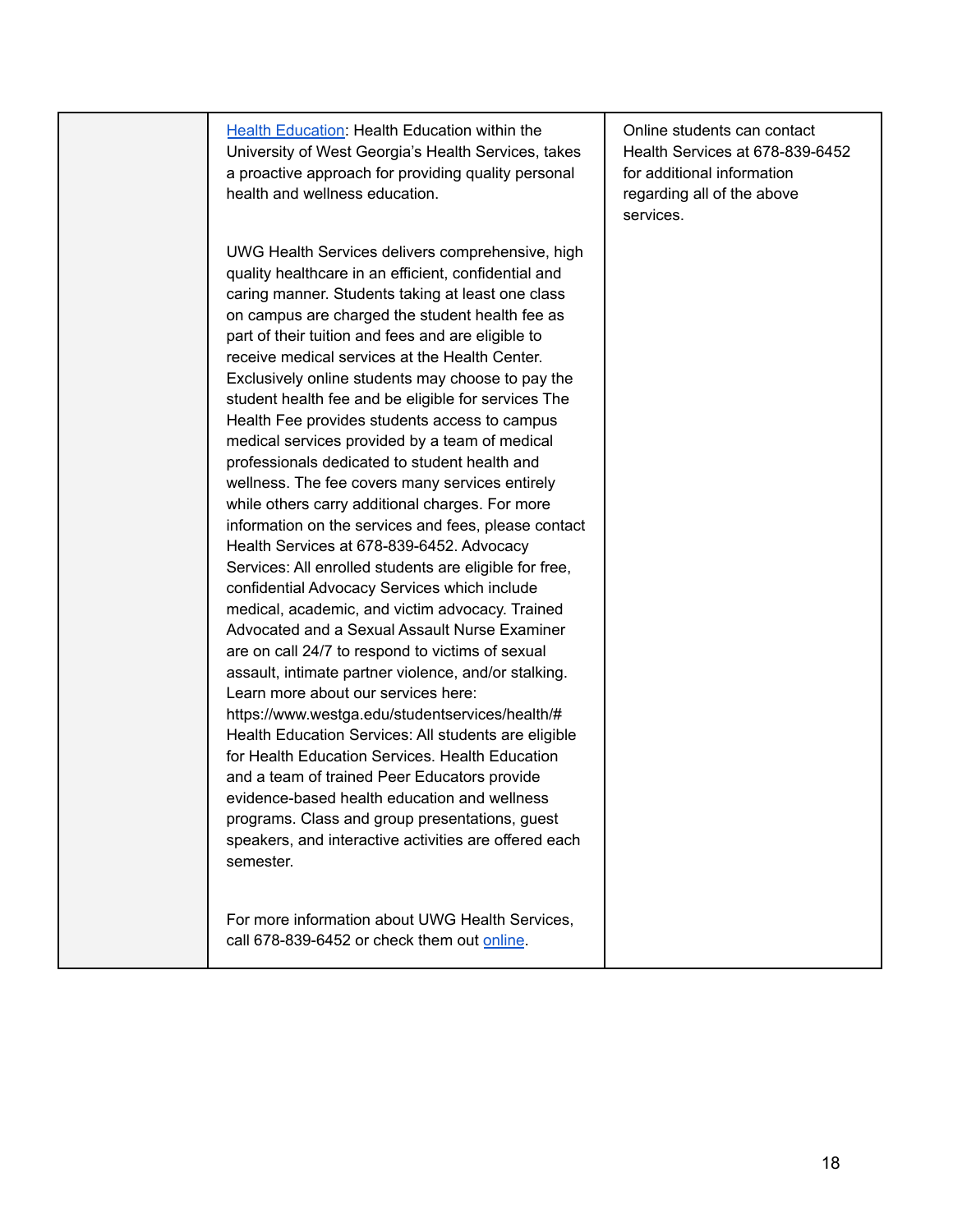| <b>Miscellaneous</b><br><b>Services</b>                                  | The College of Education offers a Comprehensive<br>Community Clinic, who is dedicated to offering<br>services for the community in special education,<br>counseling, communication sciences and disorders,<br>mathematics, and language and literacy. Tutoring<br>services are available for children ages 5 - 12 years<br>old. The CCC is not allowed to offer counseling to<br>UWG students; they must attend the UWG<br>Counseling Center.<br>The CCC is an educational training facility for<br>undergraduate and graduate students to apply the<br>skills and knowledge they gain during their<br>academic studies in a highly supervised clinical<br>environment. Speech evaluations and therapy are<br>available to UWG students for low and sometimes<br>no cost.                                                                                                                                                                                                                                                                                                                                         | Exceptions for online students:<br>Shuttle services to and from UWG<br>and the Newnan Center are<br>available Monday through Friday.<br><b>Shuttle Schedule</b>                                                                                                                                                                                                                                                                                                                                                                                                                                                                                                                                                                                                                                                                                                                                                                                                                     |
|--------------------------------------------------------------------------|-------------------------------------------------------------------------------------------------------------------------------------------------------------------------------------------------------------------------------------------------------------------------------------------------------------------------------------------------------------------------------------------------------------------------------------------------------------------------------------------------------------------------------------------------------------------------------------------------------------------------------------------------------------------------------------------------------------------------------------------------------------------------------------------------------------------------------------------------------------------------------------------------------------------------------------------------------------------------------------------------------------------------------------------------------------------------------------------------------------------|-------------------------------------------------------------------------------------------------------------------------------------------------------------------------------------------------------------------------------------------------------------------------------------------------------------------------------------------------------------------------------------------------------------------------------------------------------------------------------------------------------------------------------------------------------------------------------------------------------------------------------------------------------------------------------------------------------------------------------------------------------------------------------------------------------------------------------------------------------------------------------------------------------------------------------------------------------------------------------------|
| <b>Student</b><br>Complaint<br><b>Process/Grade</b><br><b>Challenges</b> | The students' rights, the procedures, and the<br>policies for all student complaints (whether<br>academic or non-academic) are outlined in the<br><b>UWG Student Handbook</b><br>See the Index and the Student Handbook's<br>Appendices for various applicable information.<br><b>UWG Non-discrimination Statement</b><br>UWG does not permit discrimination or harassment in<br>our workplace, programs, or activities on the basis of<br>sex, race, national origin, gender identity, sexual<br>orientation, disability, age, religion, or any other<br>characteristic protected by institutional policy or state,<br>local or federal law.<br>If an individual believes that he or she has been<br>discriminated against, please contact the Social<br>Equity/Title IX Office to file a report. Please be<br>reminded that all UWG employees with the exception<br>of counselors and health services personnel are<br>mandatory reporters and must report acts of sexual<br>misconduct to the<br>Office of Equal Opportunity & Title IX<br>Phone: 678-839-3801<br>Fax: 770-838-3495<br><b>Title IX website</b> | Exception for online students:<br><b>UWG Student Handbook,</b><br><b>Appendix O: Complaints by</b><br><b>Distance Learning Students-</b><br>Students who are enrolled in<br>distance learning courses are<br>provided with this student<br>complaint form. Upon submission<br>of the form, the issue is assigned<br>to a UWG Online Department staff<br>member for follow-up or routed to<br>the appropriate parties. For all<br>non-anonymous submissions,<br>surveys of this service are<br>provided. As necessary,<br>complaints are resolved following<br>the same general procedures for<br>students who attend classes on<br>campus. However, for any process<br>that requires that a student appear<br>in person, the university may<br>make other arrangements. For<br>processes that cannot be<br>completed via telephone, email or<br>written correspondence, the<br>university may set up a two-way<br>video conference site in place of a<br>meeting on the UWG campus. |